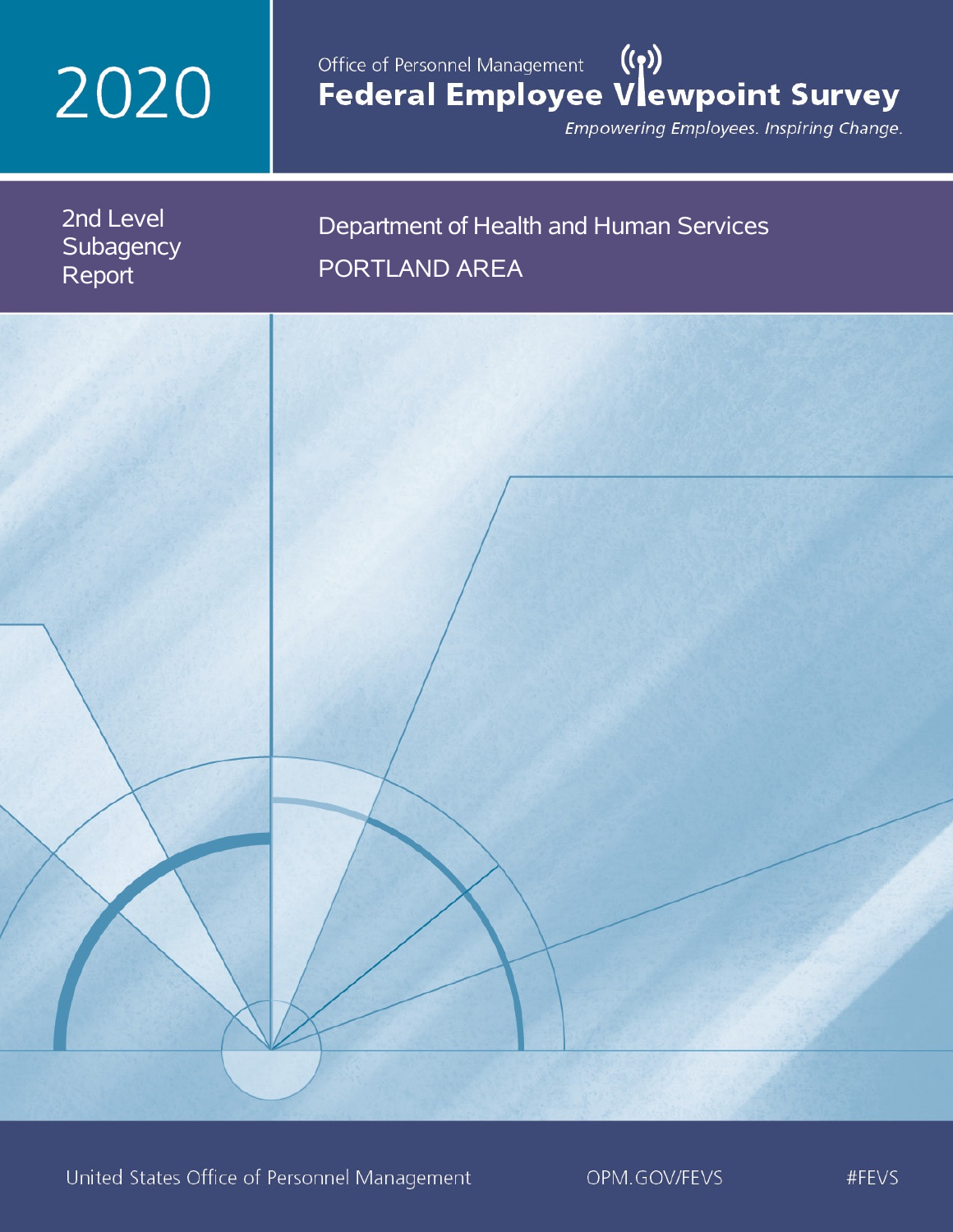# **Department of Health and Human Services PORTLAND AREA** *2nd Level Subagency Report*

This 2020 OPM Federal Employee Viewpoint Survey Report provides summary results for the core FEVS, telework, work-life, and demographic items for your subagency, including comparisons to your department or agency.

## **Response Summary**

| <b>Organizations</b>                    | <b>Surveys</b><br>Completed | <b>Response</b><br>Rate |
|-----------------------------------------|-----------------------------|-------------------------|
| Governmentwide                          | 624.800                     | 44.3%                   |
| Department of Health and Human Services | 50,393                      | 70.6%                   |
| Indian Health Service                   | 7.101                       | 54.7%                   |
| <b>PORTLAND AREA</b>                    | 317                         | 76.2%                   |

# **Top 10 Positive & Negative Items and Leading & Trailing Your Comparison Group**

These sections provide high level information on how your sub-agency is doing.

# **Main Report Results**

The results include response percentages for each survey item. The definitions for the Positive, Neutral, and Negative response percentages vary in the following ways across the three primary response scales used in the survey:

Positive: *"Strongly Agree* and *Agree"* or *"Very Satisfied* and *Satisfied"* or *"Very Good* and *Good"* Neutral: *"Neither Agree nor Disagree"* or *"Neither Satisfied nor Dissatisfied"* or *"Fair"* Negative: *"Disagree* and *Strongly Disagree"* or *"Dissatisfied* and *Very Dissatisfied"* or *"Poor* and *Very Poor"*

Positive, Neutral, and Negative percentages are based on the total number of responses (N) that are in these three categories. The number of *Do Not Know (DNK), Choose Not to Participate, Not Available to me,* or *Unaware of Programs* responses, where applicable, is listed separately.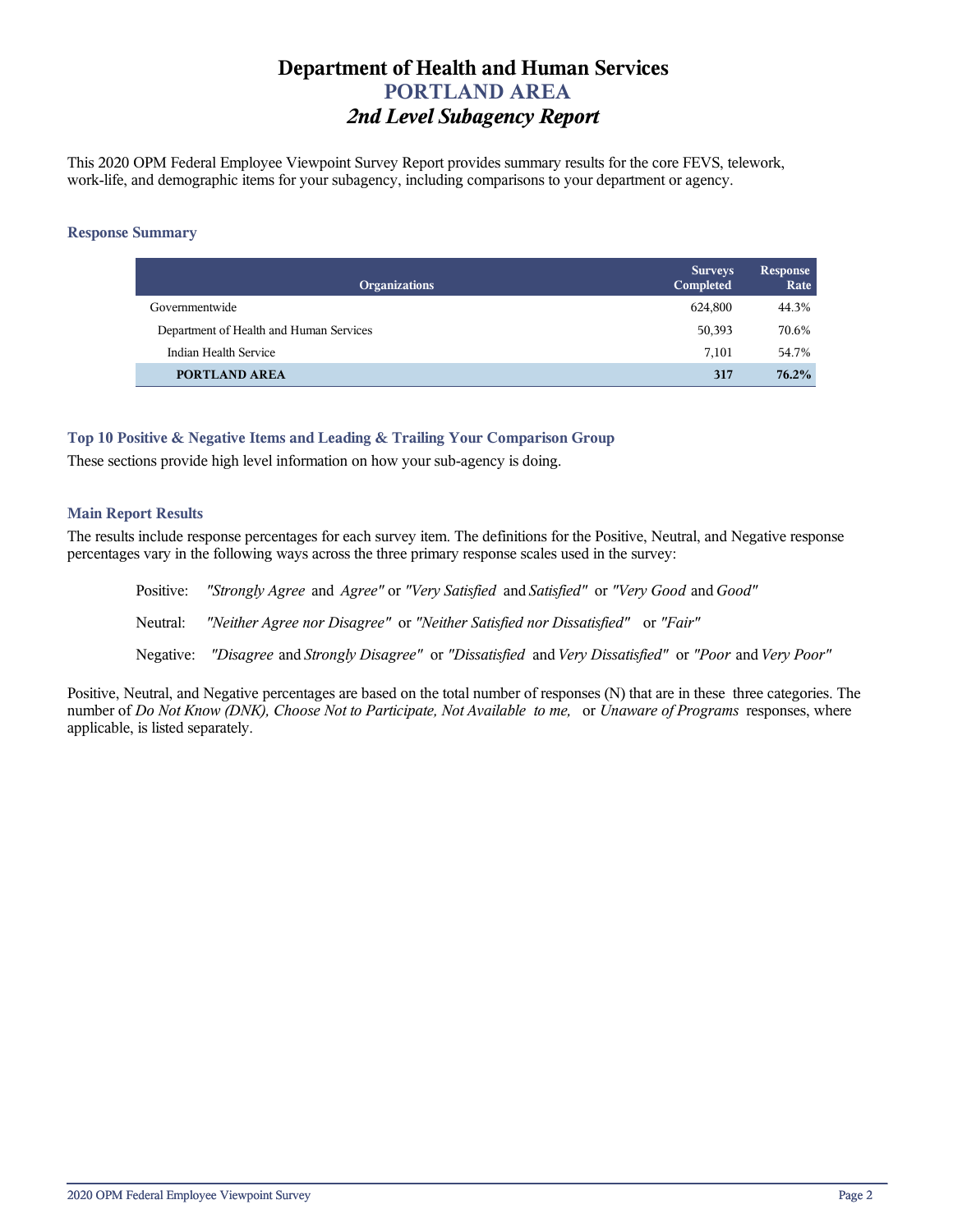# **Top 10 Positive & Negative Items**

The figures below highlight the top 10 positive and negative results from the survey to help you quickly identify the most positive and most negative aspects of the organizational environment (only items 1 to 10 and 12 to 38 are included). Use this snapshot as a quick reference or overview of your OPM FEVS results.

# *Highest Percent Positive*

| 86.6% | I know how my work relates to the agency's<br>goals. $(Q7)$                                                      |
|-------|------------------------------------------------------------------------------------------------------------------|
| 81.1% | I know what is expected of me on the job.<br>(Q4)                                                                |
| 80.5% | Employees are protected from health and<br>safety hazards on the job. (Q15)                                      |
| 79.4% | My supervisor supports my need to balance<br>work and other life issues. (Q19)                                   |
| 78.1% | My supervisor treats me with respect. $(Q23)$                                                                    |
| 77.5% | My work unit has the job-relevant<br>knowledge and skills necessary to<br>accomplish organizational goals. (Q13) |
| 75.9% | My work gives me a feeling of personal<br>accomplishment. (O3)                                                   |
| 75.6% | My supervisor listens to what I have to say.<br>(Q22)                                                            |
| 72.0% | My agency is successful at accomplishing its<br>mission. $(Q16)$                                                 |
| 70.6% | My supervisor is committed to a workforce<br>representative of all segments of society.<br>(Q20)                 |

# *Highest Percent Negative*

- 38.6% In my work unit, steps are taken to deal with a poor performer who cannot or will not improve. (Q10)
- 32.8% In my organization, senior leaders generate high levels of motivation and commitment in the workforce. (Q26)
- 30.3% I believe the results of this survey will be used to make my agency a better place to work. (Q18)
- 28.9% Managers promote communication among different work units (for example, about projects, goals, needed resources). (Q29)
- 28.1% In my work unit, differences in performance are recognized in a meaningful way. (Q12)
- 26.3% How satisfied are you with the recognition you receive for doing a good job? (Q35)
- 25.6% Employees are recognized for providing high quality products and services. (Q14)
- 25.0% How satisfied are you with the information you receive from management on what's going on in your organization? (Q34)
- 24.1% Considering everything, how satisfied are you with your pay? (Q37)
- 23.4% My workload is reasonable. (Q5)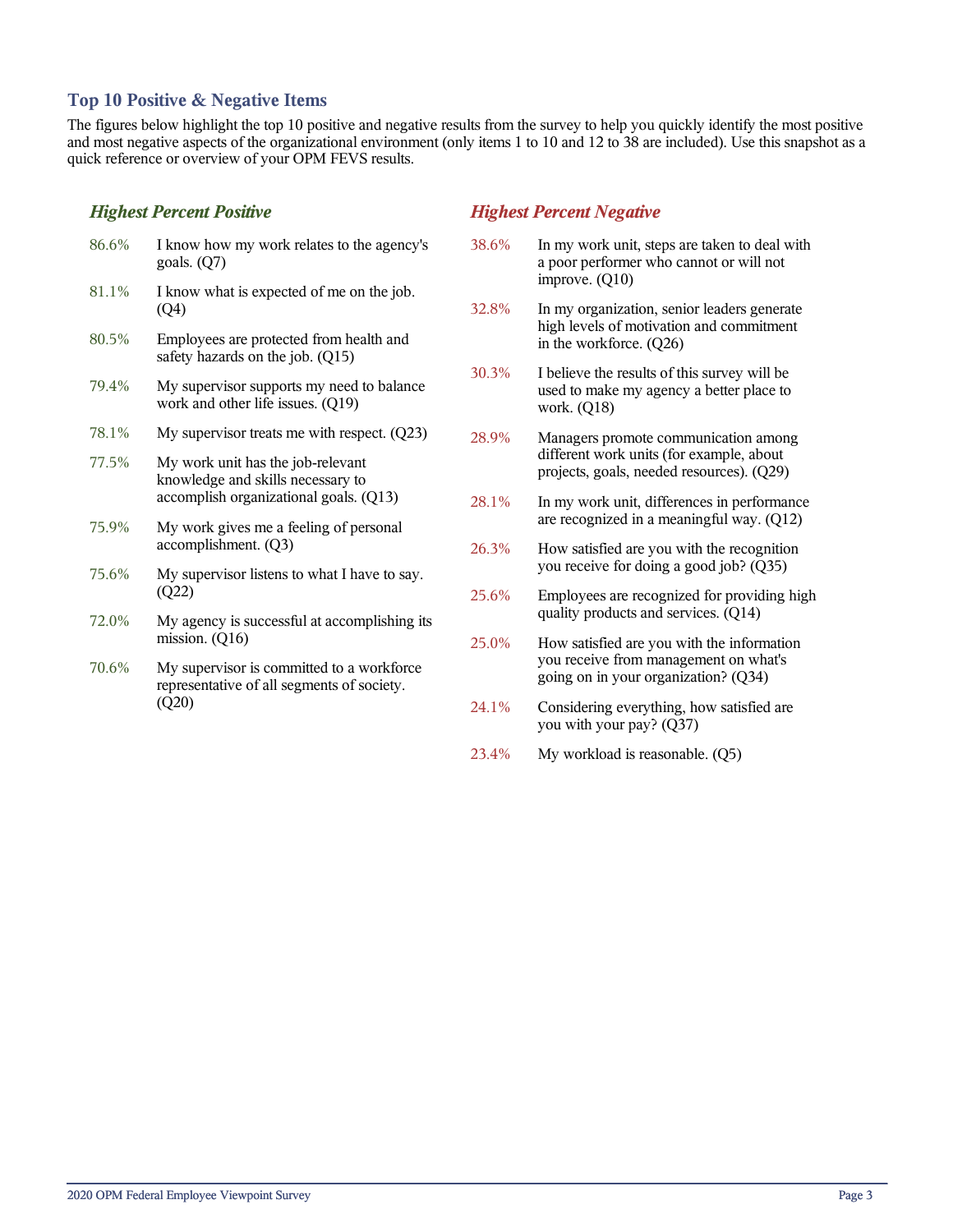# **Leading Your Comparison Group**

The figure below allows you to see where your subagency results are higher than your comparison group (Indian Health Service) average (only items 1 to 10 and 12 to 38 are included). Only survey items with differences of 3 percentage points or more from your comparison group average are displayed. If your subagency has more than 10 items that are higher than the average, only the 10 items with the greatest differences are shown. An '\*' in % Positive Response represents a percentage less than 8.



PORTLAND AREA

Indian Health Service

| <b>Survey Item</b>                                                                            | % Positive Response | Difference |
|-----------------------------------------------------------------------------------------------|---------------------|------------|
| Employees are protected from health and<br>safety hazards on the job. (Q15)                   | 80.5%<br>71.1%      | $+9.4$     |
| My supervisor supports my need to balance<br>work and other life issues. (Q19)                | 79.4%<br>71.7%      | $+7.7$     |
| Supervisors in my work unit support employee<br>development. (Q21)                            | 69.8%<br>64.6%      | $+5.2$     |
| My supervisor listens to what I have<br>to say. $(Q22)$                                       | 75.6%<br>70.4%      | $+5.2$     |
| My supervisor is committed to a workforce<br>representative of all segments of society. (Q20) | 70.6%<br>65.6%      | $+5.0$     |
| Overall, how good a job do you feel is being<br>done by your immediate supervisor? (Q25)      | 69.9%<br>64.9%      | $+5.0$     |
| Senior leaders demonstrate support for<br>Work-Life programs. (Q32)                           | 52.5%<br>47.6%      | $+4.9$     |
| Managers communicate the goals of the<br>organization. (Q28)                                  | 58.1%<br>53.6%      | $+4.5$     |
| I feel encouraged to come up with new and<br>better ways of doing things. (Q2)                | 65.2%<br>61.1%      | $+4.1$     |
| My agency is successful at accomplishing<br>its mission. $(Q16)$                              | 72.0%<br>67.9%      | $+4.1$     |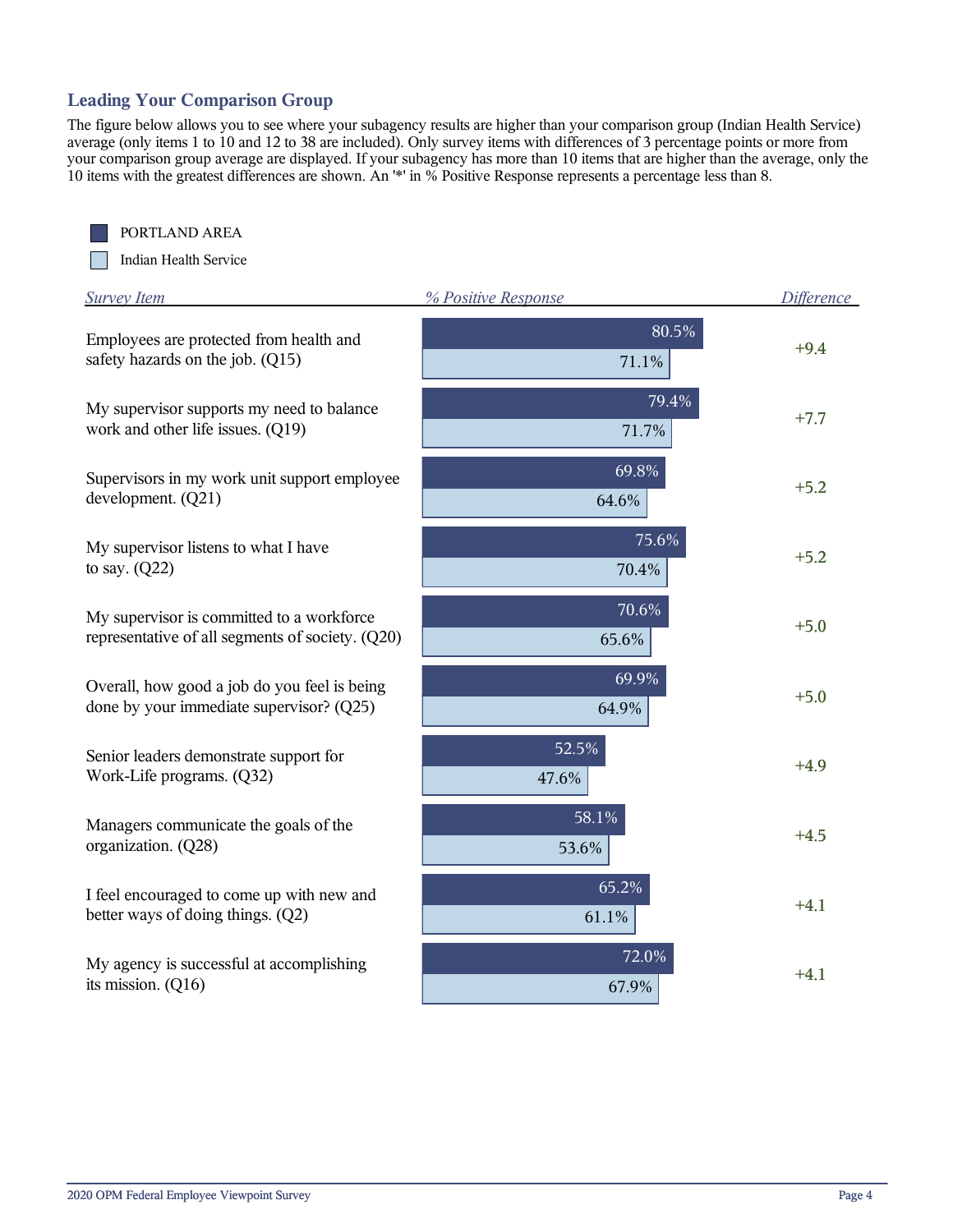# **Trailing Your Comparison Group**

The figure below allows you to see where your subagency results are lower than your comparison group (Indian Health Service) average (only items 1 to 10 and 12 to 38 are included). Only survey items with differences of 3 percentage points or more from your comparison group average are displayed. If your subagency has more than 10 items that are lower than the average, only the 10 items with the greatest differences are shown. An '\*' in % Positive Response represents a percentage less than 8.



PORTLAND AREA

Indian Health Service

| <b>Survey Item</b>                                                                                        | % Positive Response | <b>Difference</b> |
|-----------------------------------------------------------------------------------------------------------|---------------------|-------------------|
| Considering everything, how satisfied are<br>you with your pay? (Q37)                                     | 58.7%<br>63.9%      | $-5.2$            |
| My workload is reasonable. (Q5)                                                                           | 61.4%<br>66.4%      | $-5.0$            |
| My talents are used well in the<br>workplace. (Q6)                                                        | 64.7%<br>68.9%      | $-4.2$            |
| I believe the results of this survey will<br>be used to make my agency a better place<br>to work. $(Q18)$ | 42.9%<br>47.1%      | $-4.2$            |
| I know what is expected of me on the<br>job. $(Q4)$                                                       | 81.1%<br>84.8%      | $-3.7$            |
| I recommend my organization as a good place<br>to work. $(Q17)$                                           | 61.9%<br>64.9%      | $-3.0$            |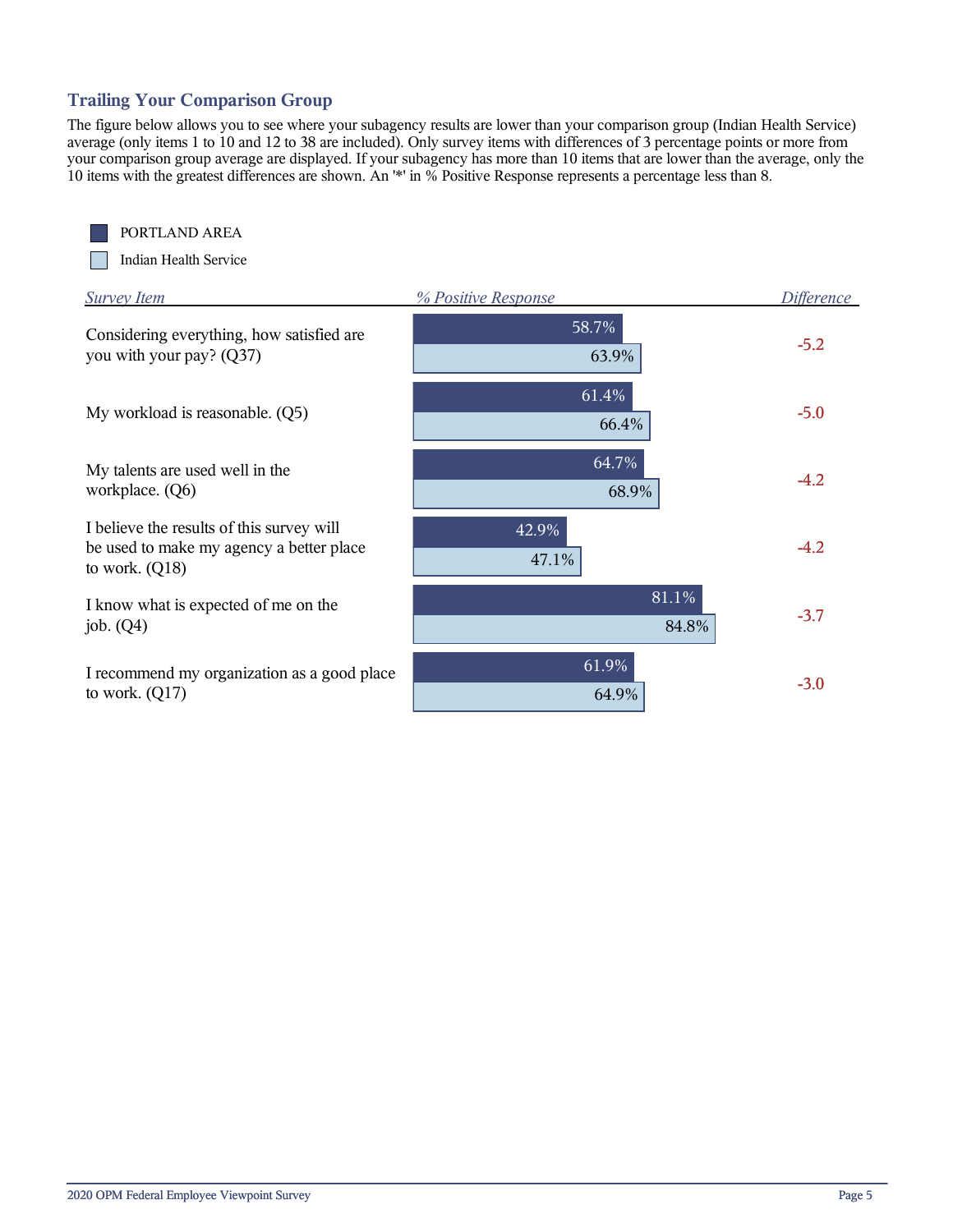# **My Work Experience**

Г

I

# *1. I am given a real opportunity to improve my skills in my organization.*

| <b>Organizations</b>                    |         | <b>Positive</b> | <b>Neutral</b> | <b>Negative</b> |
|-----------------------------------------|---------|-----------------|----------------|-----------------|
| Governmentwide                          | 619.947 | 69.9%           | 15.2%          | 14.8%           |
| Department of Health and Human Services | 50,112  | 75.8%           | 13.3%          | 10.9%           |
| Indian Health Service                   | 7.053   | 64.3%           | 19.2%          | 16.5%           |
| PORTLAND AREA                           | 315     | 66.5%           | $20.0\%$       | 13.5%           |
|                                         |         |                 |                |                 |

### *2. I feel encouraged to come up with new and better ways of doing things.*

| <b>Organizations</b>                    | N       | <b>Positive</b> | <b>Neutral</b> | <b>Negative</b> |
|-----------------------------------------|---------|-----------------|----------------|-----------------|
| Governmentwide                          | 615.099 | 66.6%           | 15.9%          | 17.5%           |
| Department of Health and Human Services | 49,723  | 72.9%           | 14.0%          | 13.1%           |
| Indian Health Service                   | 6.994   | 61.1%           | 19.8%          | 19.1%           |
| <b>PORTLAND AREA</b>                    | 312     | $65.2\%$        | $16.6\%$       | 18.2%           |

# *3. My work gives me a feeling of personal accomplishment.*

| <b>Organizations</b>                    | Ñ       | <b>Positive</b> | <b>Neutral</b> | <b>Negative</b> |
|-----------------------------------------|---------|-----------------|----------------|-----------------|
| Governmentwide                          | 618.334 | 74.6%           | 13.7%          | 11.7%           |
| Department of Health and Human Services | 49.967  | 80.5%           | 11.4%          | 8.0%            |
| Indian Health Service                   | 7.003   | 74.5%           | 14.9%          | 10.6%           |
| PORTLAND AREA                           | 314     | 75.9%           | $13.1\%$       | $11.0\%$        |

# *4. I know what is expected of me on the job.*

| <b>Organizations</b>                    |         | <b>Positive</b> | <b>Neutral</b> | <b>Negative</b> |
|-----------------------------------------|---------|-----------------|----------------|-----------------|
| Governmentwide                          | 621.862 | 83.5%           | 9.2%           | 7.3%            |
| Department of Health and Human Services | 50,138  | 86.0%           | 8.1%           | 5.9%            |
| Indian Health Service                   | 7.057   | 84.8%           | 8.9%           | 6.3%            |
| PORTLAND AREA                           | 316     | $81.1\%$        | 12.2%          | 6.6%            |

## *5. My workload is reasonable.*

| <b>Organizations</b>                    | N       | <b>Positive</b> | <b>Neutral</b> | <b>Negative</b> | <b>DNK</b><br>(N) |
|-----------------------------------------|---------|-----------------|----------------|-----------------|-------------------|
| Governmentwide                          | 619.493 | 66.7%           | 12.7%          | 20.6%           | 931               |
| Department of Health and Human Services | 50,052  | 67.6%           | 12.7%          | 19.7%           | 60                |
| Indian Health Service                   | 7.048   | 66.4%           | 14.0%          | 19.6%           | 11                |
| <b>PORTLAND AREA</b>                    | 317     | $61.4\%$        | $15.2\%$       | 23.4%           | $\bf{0}$          |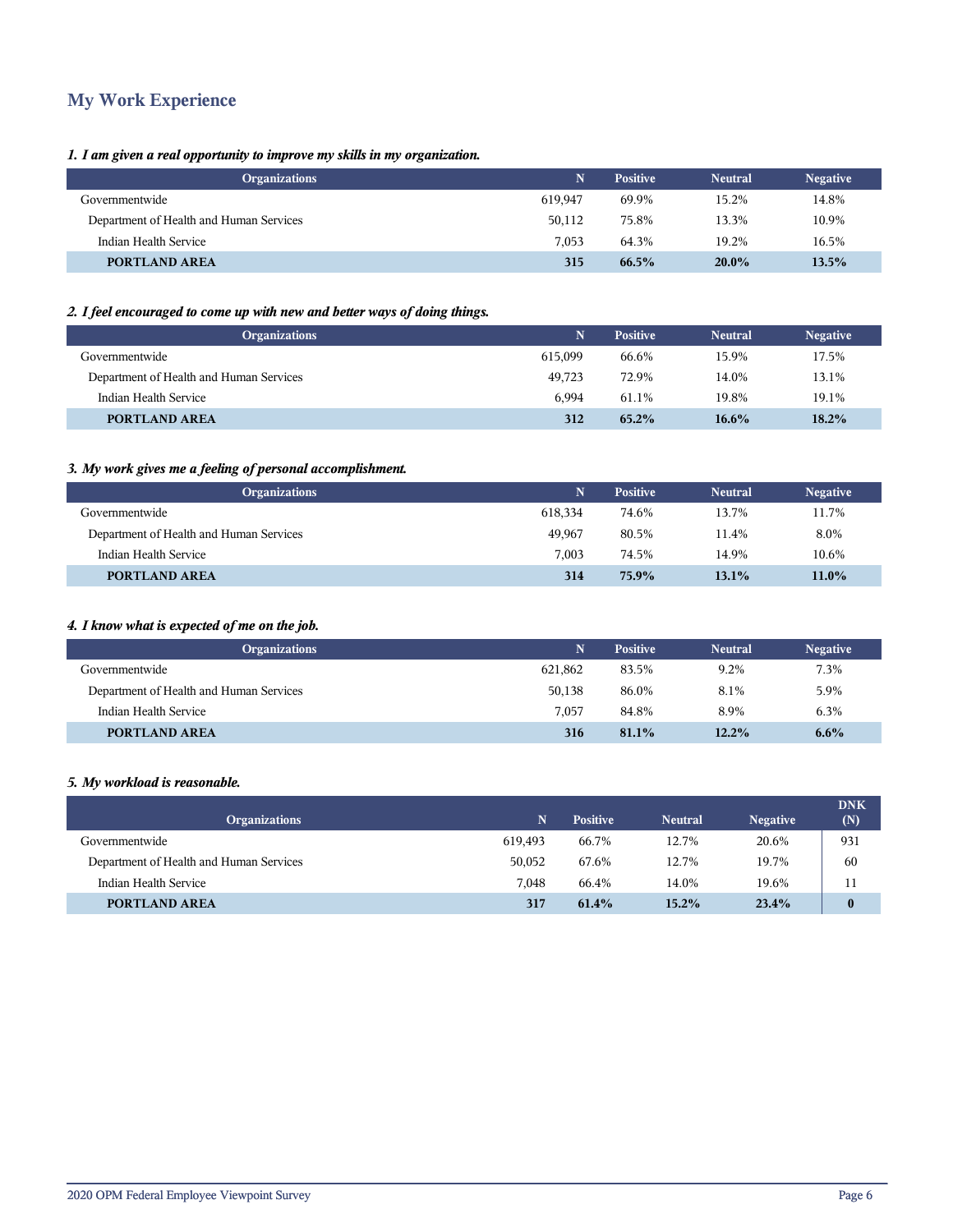# **My Work Experience (continued)**

# *6. My talents are used well in the workplace.*

| <b>Organizations</b>                    |         | <b>Positive</b> | <b>Neutral</b> | <b>Negative</b> | <b>DNK</b><br>(N) |
|-----------------------------------------|---------|-----------------|----------------|-----------------|-------------------|
| Governmentwide                          | 611,287 | 65.9%           | 15.3%          | 18.8%           | 1,541             |
| Department of Health and Human Services | 49.454  | 70.5%           | 14.4%          | 15.1%           | 89                |
| Indian Health Service                   | 6.969   | 68.9%           | 16.7%          | 14.4%           | 21                |
| PORTLAND AREA                           | 307     | 64.7%           | 14.6%          | 20.7%           |                   |

# *7. I know how my work relates to the agency's goals.*

| <b>Organizations</b>                    | 'N.     | <b>Positive</b> | <b>Neutral</b> | <b>Negative</b> | <b>DNK</b><br>(N) |
|-----------------------------------------|---------|-----------------|----------------|-----------------|-------------------|
| Governmentwide                          | 618,591 | 87.1%           | 7.9%           | 5.0%            | 1,479             |
| Department of Health and Human Services | 49.901  | 89.9%           | 6.7%           | 3.4%            | 102               |
| Indian Health Service                   | 7.005   | 86.5%           | 9.9%           | 3.7%            | 25                |
| <b>PORTLAND AREA</b>                    | 309     | $86.6\%$        | $11.6\%$       | $1.8\%$         | $\overline{2}$    |

## *8. I can disclose a suspected violation of any law, rule or regulation without fear of reprisal.*

| <b>Organizations</b>                    |         | <b>Positive</b> | <b>Neutral</b> | <b>Negative</b> | <b>DNK</b><br>(N) |
|-----------------------------------------|---------|-----------------|----------------|-----------------|-------------------|
| Governmentwide                          | 604,744 | 68.5%           | 16.1%          | 15.4%           | 18,046            |
| Department of Health and Human Services | 48,101  | 67.7%           | 17.8%          | 14.5%           | 2,074             |
| Indian Health Service                   | 6.953   | 59.3%           | 19.8%          | 20.9%           | 120               |
| PORTLAND AREA                           | 310     | $60.5\%$        | $19.7\%$       | $19.7\%$        |                   |

# **My Work Unit**

# *9. The people I work with cooperate to get the job done.*

| <b>Organizations</b>                    | Ñ       | <b>Positive</b> | <b>Neutral</b> | <b>Negative</b> |
|-----------------------------------------|---------|-----------------|----------------|-----------------|
| Governmentwide                          | 623.646 | 84.1%           | 8.5%           | 7.4%            |
| Department of Health and Human Services | 50,280  | 86.2%           | 7.7%           | 6.2%            |
| Indian Health Service                   | 7.090   | 70.8%           | 15.3%          | 13.9%           |
| PORTLAND AREA                           | 317     | 70.0%           | 14.5%          | $15.4\%$        |

## *10. In my work unit, steps are taken to deal with a poor performer who cannot or will not improve.*

| <b>Organizations</b>                    | N       | <b>Positive</b> | <b>Neutral</b> | <b>Negative</b> | <b>DNK</b><br>(N) |
|-----------------------------------------|---------|-----------------|----------------|-----------------|-------------------|
| Governmentwide                          | 540.222 | 42.3%           | 27.5%          | 30.2%           | 83,418            |
| Department of Health and Human Services | 42,095  | 46.8%           | 28.8%          | 24.4%           | 8,163             |
| Indian Health Service                   | 6.636   | 35.6%           | 27.4%          | 37.0%           | 455               |
| PORTLAND AREA                           | 297     | 36.9%           | 24.5%          | $38.6\%$        | 19                |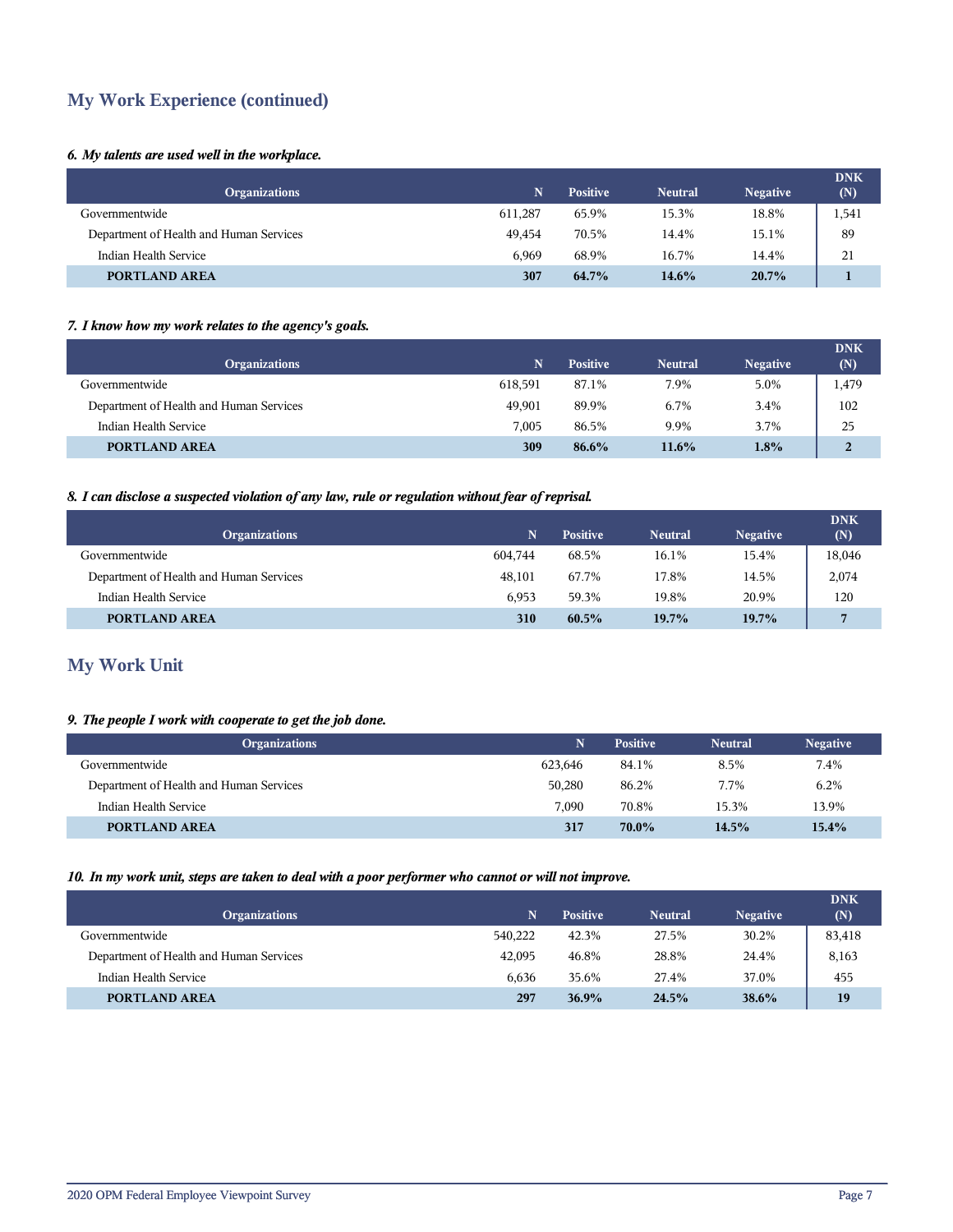# **My Work Unit (continued)**

# *11. In my work unit poor performers usually:*

| <b>Organizations</b>                    |         | Remain<br>In Work<br><b>Unit And</b><br>Improve<br>N Over Time | Remain<br>In Work<br><b>Unit And</b><br><b>Continue</b><br>Тo<br>Under-<br>Perform | Leave<br><b>Work Unit-</b><br>Removed<br><sub>or</sub><br><b>Transferred</b> | Leave<br>Work<br>Unit-<br>Quit | No Poor<br><b>Performers In</b><br><b>Work Unit</b> | Do Not<br><b>Know</b><br>(N) |
|-----------------------------------------|---------|----------------------------------------------------------------|------------------------------------------------------------------------------------|------------------------------------------------------------------------------|--------------------------------|-----------------------------------------------------|------------------------------|
| Governmentwide                          | 479,951 | 18.6%                                                          | 49.3%                                                                              | 9.3%                                                                         | 2.0%                           | 20.8%                                               | 143,690                      |
| Department of Health and Human Services | 37,049  | 21.2%                                                          | 41.6%                                                                              | 9.7%                                                                         | 2.6%                           | 24.8%                                               | 13,199                       |
| Indian Health Service                   | 5,697   | 19.8%                                                          | 57.0%                                                                              | 5.9%                                                                         | 2.7%                           | 14.5%                                               | 1,393                        |
| PORTLAND AREA                           | 261     | 18.8%                                                          | 52.4%                                                                              | 9.7%                                                                         | 5.4%                           | 13.7%                                               | 55                           |

# *12. In my work unit, differences in performance are recognized in a meaningful way.*

| <b>Organizations</b>                    | N       | <b>Positive</b> | <b>Neutral</b> | <b>Negative</b> | <b>DNK</b><br>(N) |
|-----------------------------------------|---------|-----------------|----------------|-----------------|-------------------|
| Governmentwide                          | 574,692 | 50.9%           | 25.0%          | 24.1%           | 48,809            |
| Department of Health and Human Services | 45.977  | 57.1%           | 23.3%          | 19.6%           | 4,281             |
| Indian Health Service                   | 6.810   | 42.8%           | 27.8%          | 29.4%           | 277               |
| PORTLAND AREA                           | 305     | 45.7%           | 26.2%          | 28.1%           | 11                |

# *13. My work unit has the job-relevant knowledge and skills necessary to accomplish organizational goals.*

| <b>Organizations</b>                    | N       | <b>Positive</b> | <b>Neutral</b> | <b>Negative</b> | <b>DNK</b><br>(N) |
|-----------------------------------------|---------|-----------------|----------------|-----------------|-------------------|
| Governmentwide                          | 618,137 | 81.9%           | 10.5%          | 7.6%            | 5,585             |
| Department of Health and Human Services | 49.869  | 85.0%           | 9.1%           | 5.9%            | 414               |
| Indian Health Service                   | 7.025   | 73.9%           | 16.8%          | 9.4%            | 60                |
| PORTLAND AREA                           | 312     | 77.5%           | 14.1%          | $8.4\%$         | 5                 |

# **My Agency**

# *14. Employees are recognized for providing high quality products and services.*

| <b>Organizations</b>                    | N       | <b>Positive</b> | <b>Neutral</b> | <b>Negative</b> | <b>DNK</b><br>(N) |
|-----------------------------------------|---------|-----------------|----------------|-----------------|-------------------|
| Governmentwide                          | 614.057 | 64.3%           | 17.0%          | 18.8%           | 7,882             |
| Department of Health and Human Services | 49.602  | 70.7%           | 15.0%          | 14.3%           | 579               |
| Indian Health Service                   | 6.996   | 48.3%           | 24.0%          | 27.7%           | 70                |
| <b>PORTLAND AREA</b>                    | 310     | 49.1%           | 25.4%          | $25.6\%$        | 5                 |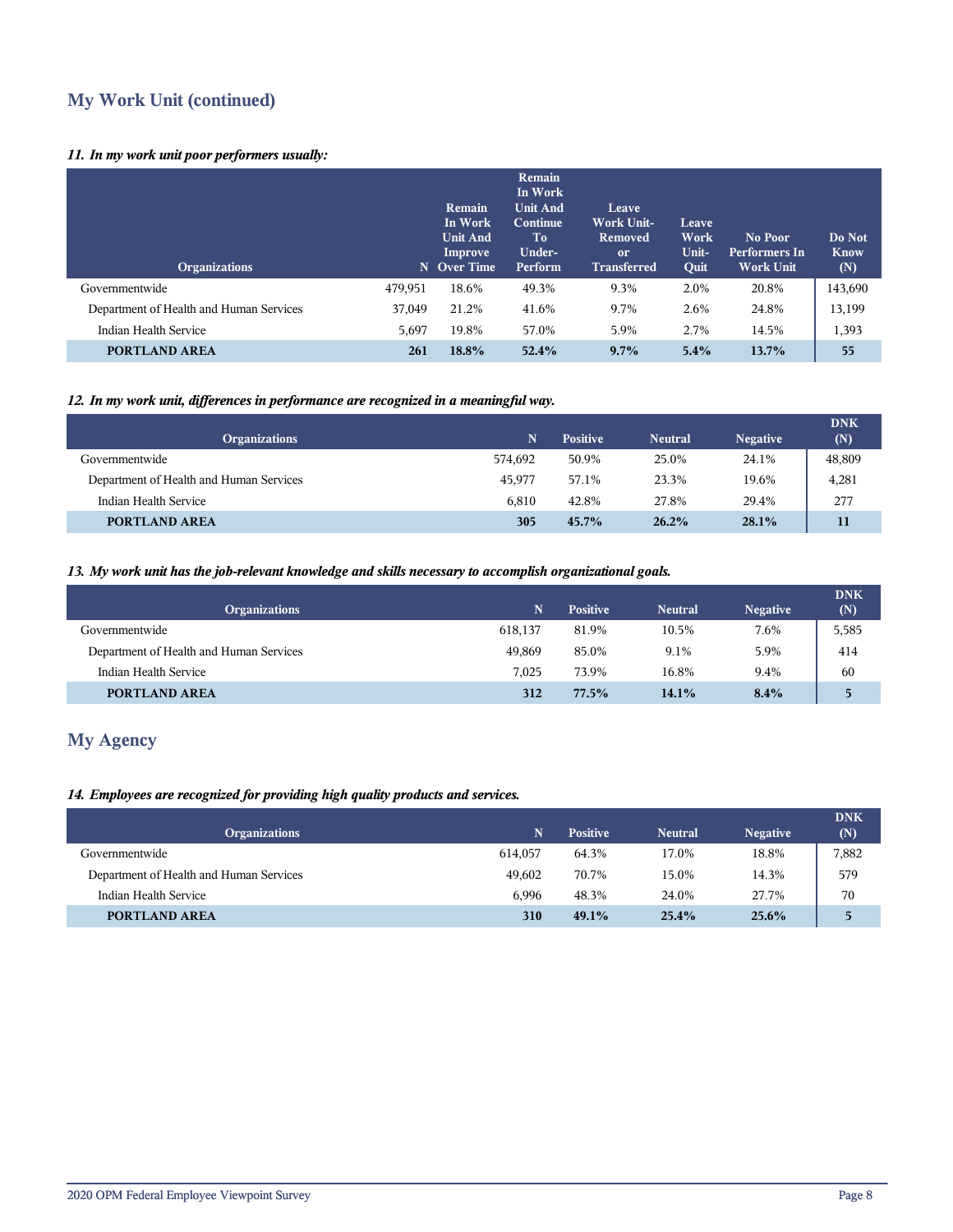# **My Agency (continued)**

# *15. Employees are protected from health and safety hazards on the job.*

| <b>Organizations</b>                    |         | <b>Positive</b> | <b>Neutral</b> | <b>Negative</b> | <b>DNK</b><br>(N) |
|-----------------------------------------|---------|-----------------|----------------|-----------------|-------------------|
| Governmentwide                          | 615.590 | 77.3%           | 11.3%          | 11.4%           | 6,144             |
| Department of Health and Human Services | 49,331  | 84.3%           | 9.4%           | 6.3%            | 795               |
| Indian Health Service                   | 7.031   | 71.1%           | 15.2%          | 13.7%           | 35                |
| <b>PORTLAND AREA</b>                    | 315     | 80.5%           | $10.8\%$       | $8.8\%$         | $\overline{2}$    |

# *16. My agency is successful at accomplishing its mission.*

| <b>Organizations</b>                    | N       | <b>Positive</b> | <b>Neutral</b> | <b>Negative</b> | <b>DNK</b><br>(N) |
|-----------------------------------------|---------|-----------------|----------------|-----------------|-------------------|
| Governmentwide                          | 614.969 | 81.4%           | 12.5%          | 6.1%            | 7,377             |
| Department of Health and Human Services | 49.679  | 82.8%           | 11.8%          | 5.5%            | 527               |
| Indian Health Service                   | 7.008   | 67.9%           | 22.4%          | 9.7%            | 63                |
| PORTLAND AREA                           | 313     | 72.0%           | 18.3%          | 9.7%            |                   |

# *17. I recommend my organization as a good place to work.*

| <b>Organizations</b>                    | N       | <b>Positive</b> | <b>Neutral</b> | <b>Negative</b> |
|-----------------------------------------|---------|-----------------|----------------|-----------------|
| Governmentwide                          | 623.730 | 70.7%           | 17.2%          | 12.1%           |
| Department of Health and Human Services | 50,290  | 77.2%           | 14.4%          | 8.4%            |
| Indian Health Service                   | 7.092   | 64.9%           | 22.7%          | 12.4%           |
| PORTLAND AREA                           | 316     | 61.9%           | 23.5%          | 14.6%           |

# *18. I believe the results of this survey will be used to make my agency a better place to work.*

| <b>Organizations</b>                    | N       | <b>Positive</b> | <b>Neutral</b> | <b>Negative</b> | <b>DNK</b><br>(N) |
|-----------------------------------------|---------|-----------------|----------------|-----------------|-------------------|
| Governmentwide                          | 580.828 | 42.9%           | 28.2%          | 28.8%           | 43,177            |
| Department of Health and Human Services | 47,203  | 56.9%           | 24.4%          | 18.7%           | 3,099             |
| Indian Health Service                   | 6.644   | 47.1%           | 27.9%          | 25.0%           | 445               |
| <b>PORTLAND AREA</b>                    | 302     | 42.9%           | 26.8%          | 30.3%           | 14                |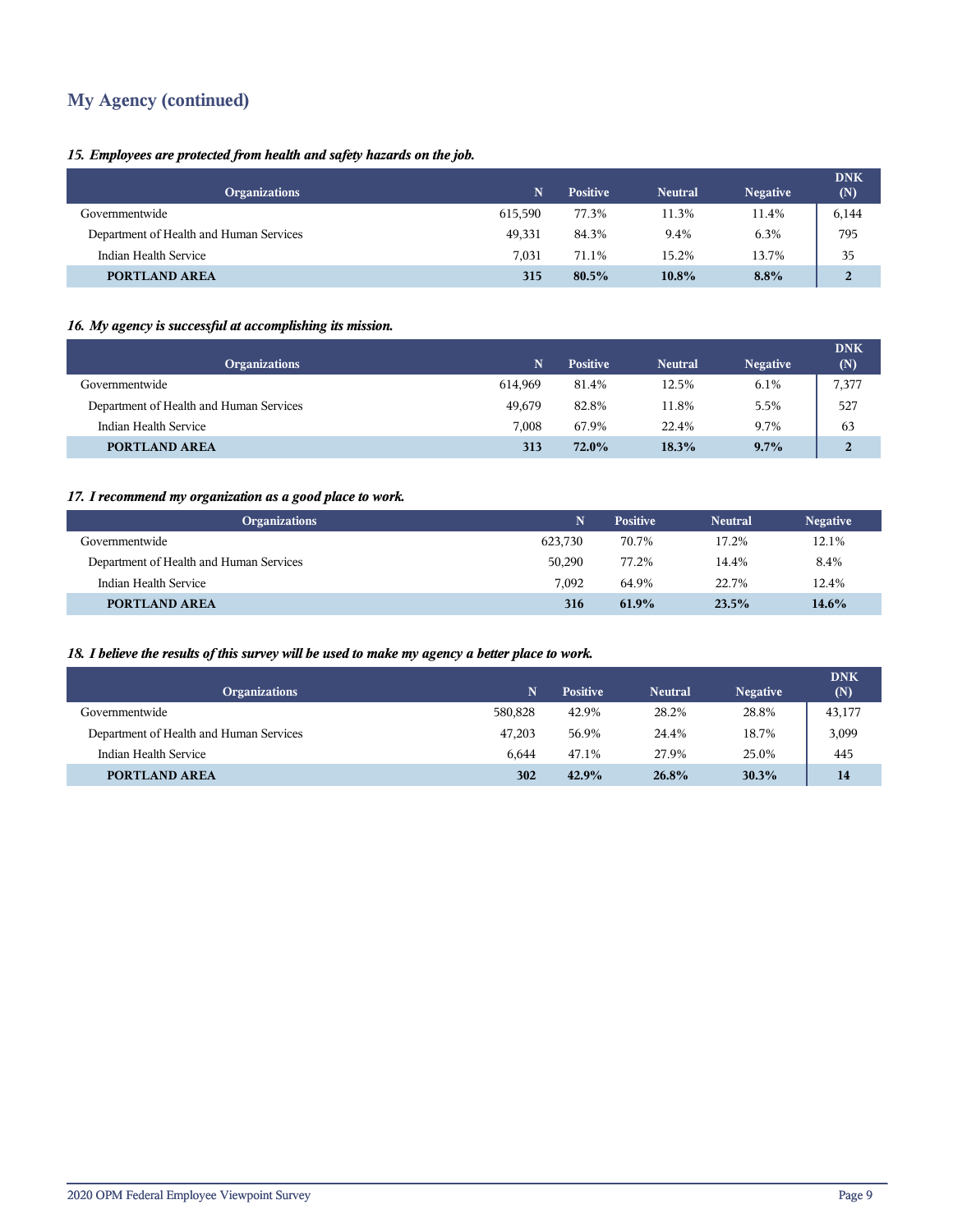# **My Supervisor**

# *19. My supervisor supports my need to balance work and other life issues.*

| <b>Organizations</b>                    | N       | <b>Positive</b> | <b>Neutral</b> | <b>Negative</b> | <b>DNK</b><br>(N)       |
|-----------------------------------------|---------|-----------------|----------------|-----------------|-------------------------|
| Governmentwide                          | 620,352 | 84.8%           | 8.1%           | 7.1%            | 3,002                   |
| Department of Health and Human Services | 50,065  | 86.5%           | 7.1%           | 6.4%            | 214                     |
| Indian Health Service                   | 7.047   | 71.7%           | 13.9%          | 14.4%           | 37                      |
| PORTLAND AREA                           | 312     | 79.4%           | $8.6\%$        | 12.1%           | $\overline{\mathbf{4}}$ |

# *20. My supervisor is committed to a workforce representative of all segments of society.*

| <b>Organizations</b>                    |         | <b>Positive</b> | <b>Neutral</b> | <b>Negative</b> | <b>DNK</b><br>(N) |
|-----------------------------------------|---------|-----------------|----------------|-----------------|-------------------|
| Governmentwide                          | 590,535 | 78.9%           | 14.7%          | 6.4%            | 32,108            |
| Department of Health and Human Services | 47.884  | 81.3%           | 12.6%          | 6.1%            | 2,300             |
| Indian Health Service                   | 6.820   | 65.6%           | 21.3%          | 13.1%           | 246               |
| PORTLAND AREA                           | 298     | 70.6%           | 18.8%          | $10.6\%$        | 17                |

### *21. Supervisors in my work unit support employee development.*

| <b>Organizations</b>                    | N       | <b>Positive</b> | <b>Neutral</b> | <b>Negative</b> | <b>DNK</b><br>(N) |
|-----------------------------------------|---------|-----------------|----------------|-----------------|-------------------|
| Governmentwide                          | 616,623 | 77.8%           | 12.5%          | 9.7%            | 6,265             |
| Department of Health and Human Services | 49,785  | 80.9%           | 10.8%          | 8.3%            | 437               |
| Indian Health Service                   | 7.011   | 64.6%           | 18.9%          | 16.5%           | 68                |
| PORTLAND AREA                           | 308     | 69.8%           | 14.8%          | 15.3%           | 8                 |

# *22. My supervisor listens to what I have to say.*

| <b>Organizations</b>                    | N.      | <b>Positive</b> | <b>Neutral</b> | <b>Negative</b> |
|-----------------------------------------|---------|-----------------|----------------|-----------------|
| Governmentwide                          | 621.769 | 82.7%           | 9.1%           | 8.1%            |
| Department of Health and Human Services | 50,108  | 83.9%           | 8.7%           | 7.4%            |
| Indian Health Service                   | 7.057   | 70.4%           | 15.7%          | 14.0%           |
| PORTLAND AREA                           | 316     | $75.6\%$        | $9.9\%$        | 14.5%           |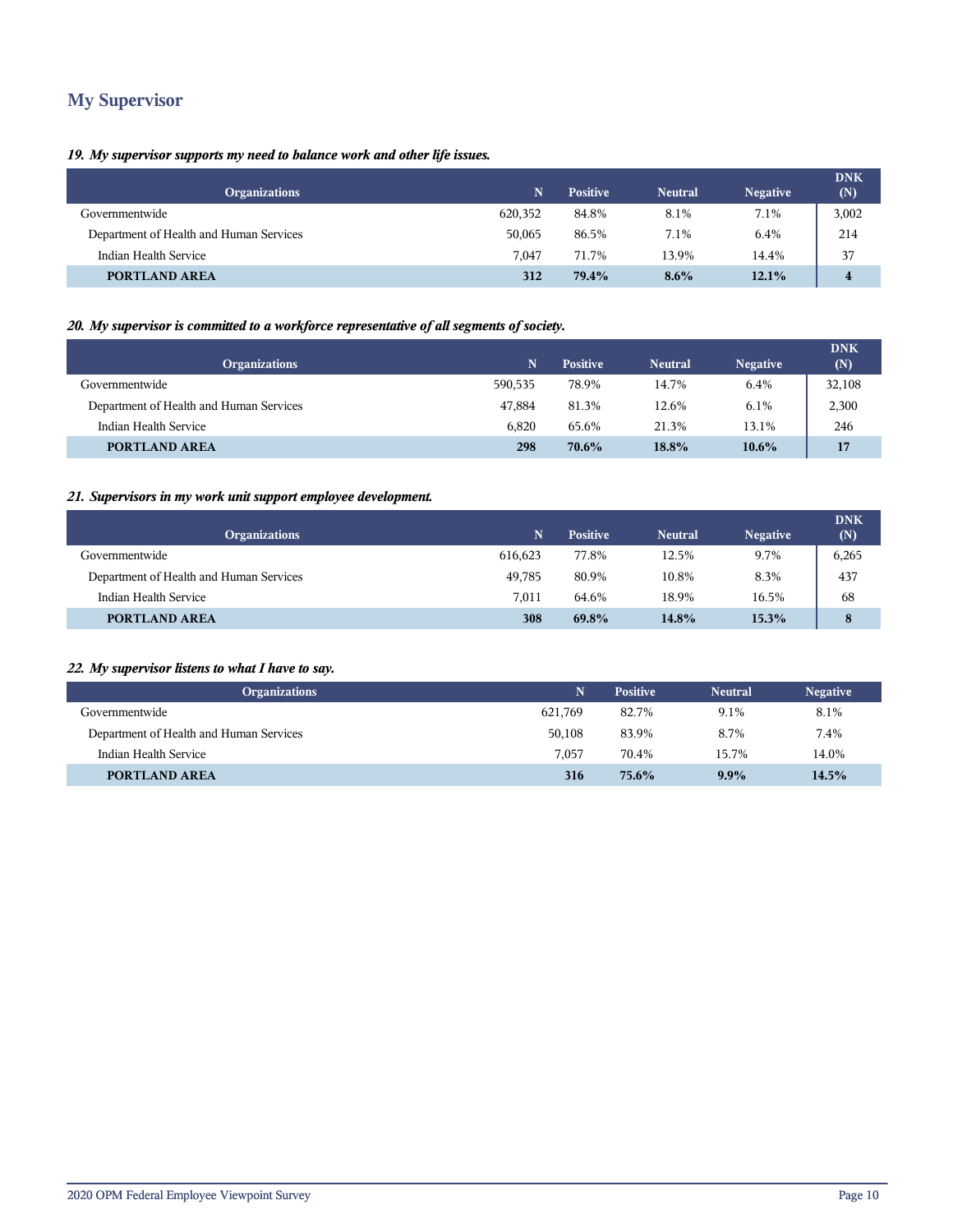# **My Supervisor (continued)**

### *23. My supervisor treats me with respect.*

| <b>Organizations</b>                    | Ñ       | <b>Positive</b> | <b>Neutral</b> | <b>Negative</b> |
|-----------------------------------------|---------|-----------------|----------------|-----------------|
| Governmentwide                          | 621,647 | 86.5%           | 7.6%           | 5.9%            |
| Department of Health and Human Services | 50,095  | 86.5%           | 7.6%           | 5.9%            |
| Indian Health Service                   | 7.062   | 74.4%           | 14.7%          | 11.0%           |
| PORTLAND AREA                           | 316     | 78.1%           | $11.7\%$       | 10.2%           |

### *24. I have trust and confidence in my supervisor.*

| <b>Organizations</b>                    | N       | <b>Positive</b> | <b>Neutral</b> | <b>Negative</b> |
|-----------------------------------------|---------|-----------------|----------------|-----------------|
| Governmentwide                          | 621,453 | 76.0%           | 12.6%          | 11.3%           |
| Department of Health and Human Services | 50,055  | 78.0%           | 11.9%          | 10.1%           |
| Indian Health Service                   | 7.056   | 64.1%           | 18.3%          | 17.6%           |
| PORTLAND AREA                           | 316     | 67.3%           | 15.6%          | 17.1%           |

# *25. Overall, how good a job do you feel is being done by your immediate supervisor?*

| <b>Organizations</b>                    |         | <b>Positive</b> | <b>Neutral</b> | <b>Negative</b> |
|-----------------------------------------|---------|-----------------|----------------|-----------------|
| Governmentwide                          | 623.361 | 78.1%           | 14.0%          | 7.8%            |
| Department of Health and Human Services | 50,237  | 80.5%           | 12.5%          | 7.0%            |
| Indian Health Service                   | 7.089   | 64.9%           | 20.2%          | 14.8%           |
| PORTLAND AREA                           | 317     | 69.9%           | 16.1%          | 14.1%           |

# **Leadership**

## *26. In my organization, senior leaders generate high levels of motivation and commitment in the workforce.*

|                                         |         |                 |                |                 | <b>DNK</b> |
|-----------------------------------------|---------|-----------------|----------------|-----------------|------------|
| <b>Organizations</b>                    |         | <b>Positive</b> | <b>Neutral</b> | <b>Negative</b> | (N)        |
| Governmentwide                          | 610.089 | 50.7%           | 23.6%          | 25.7%           | 10,495     |
| Department of Health and Human Services | 49.369  | 59.7%           | 21.3%          | 19.1%           | 763        |
| Indian Health Service                   | 6.960   | 44.4%           | 27.5%          | 28.1%           | 99         |
| <b>PORTLAND AREA</b>                    | 314     | $42.7\%$        | 24.5%          | 32.8%           |            |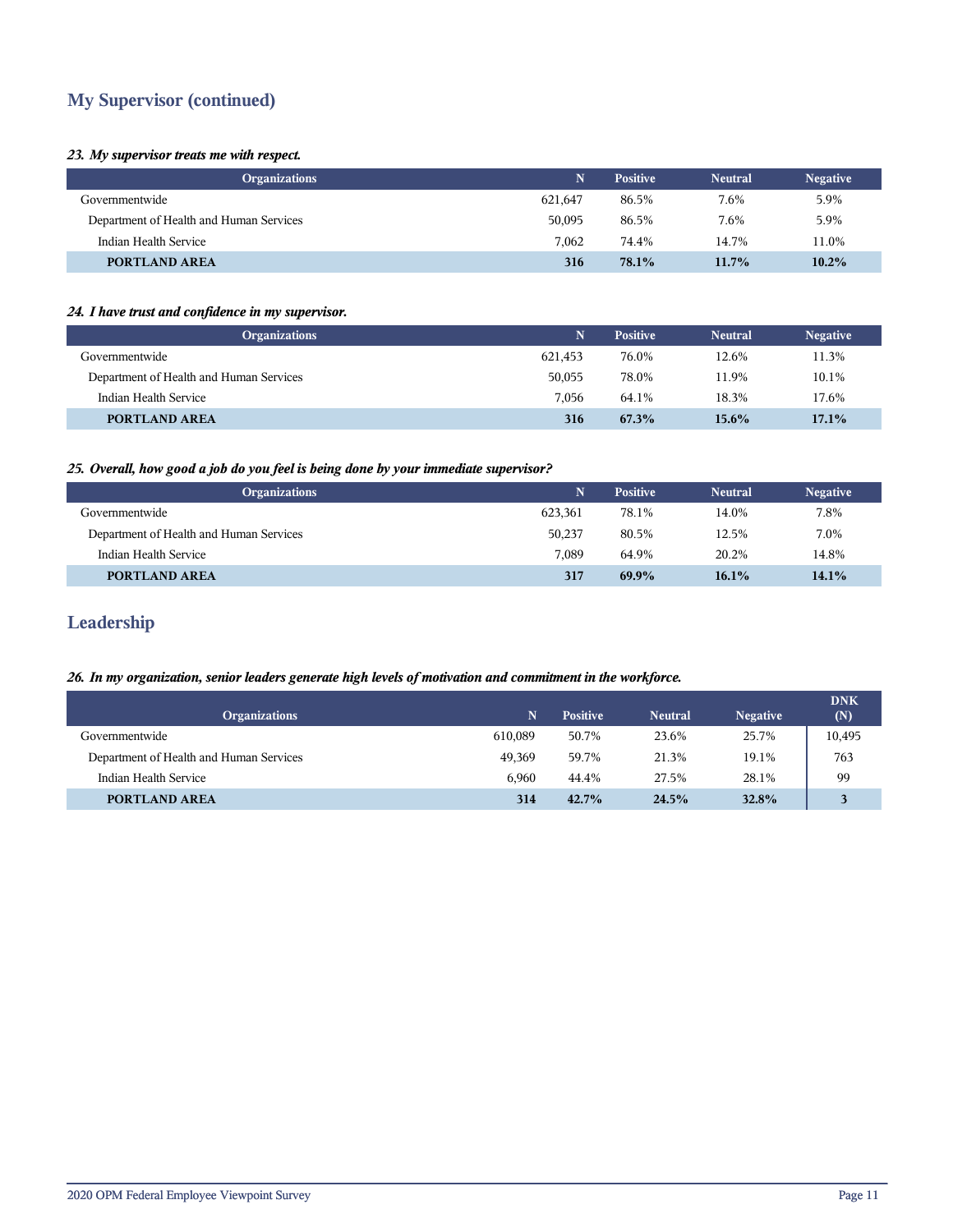# **Leadership (continued)**

*27. My organization's senior leaders maintain high standards of honesty and integrity.*

| <b>Organizations</b>                    | N       | <b>Positive</b> | <b>Neutral</b> | <b>Negative</b> | <b>DNK</b><br>(N) |
|-----------------------------------------|---------|-----------------|----------------|-----------------|-------------------|
| Governmentwide                          | 589.211 | 61.0%           | 21.5%          | 17.5%           | 28,542            |
| Department of Health and Human Services | 47.938  | 65.2%           | 20.2%          | 14.6%           | 1,988             |
| Indian Health Service                   | 6.819   | 49.6%           | 28.2%          | 22.3%           | 218               |
| PORTLAND AREA                           | 303     | 50.3%           | 27.2%          | 22.5%           | 14                |

## *28. Managers communicate the goals of the organization.*

| <b>Organizations</b>                    |         | <b>Positive</b> | <b>Neutral</b> | <b>Negative</b> | <b>DNK</b><br>(N) |
|-----------------------------------------|---------|-----------------|----------------|-----------------|-------------------|
| Governmentwide                          | 613,083 | 67.6%           | 17.3%          | 15.1%           | 5,087             |
| Department of Health and Human Services | 49.536  | 72.9%           | 15.5%          | 11.6%           | 405               |
| Indian Health Service                   | 6.925   | 53.6%           | 24.1%          | 22.2%           | 92                |
| PORTLAND AREA                           | 311     | 58.1%           | 20.3%          | 21.6%           | 3                 |

### *29. Managers promote communication among different work units (for example, about projects, goals, needed resources).*

| <b>Organizations</b>                    |         | <b>Positive</b> | <b>Neutral</b> | <b>Negative</b> | <b>DNK</b><br>(N) |
|-----------------------------------------|---------|-----------------|----------------|-----------------|-------------------|
| Governmentwide                          | 608,353 | 60.1%           | 19.8%          | 20.1%           | 11,890            |
| Department of Health and Human Services | 49,156  | 66.0%           | 18.0%          | 16.1%           | 904               |
| Indian Health Service                   | 6.932   | 47.2%           | 25.5%          | 27.3%           | 115               |
| PORTLAND AREA                           | 311     | 47.6%           | 23.5%          | 28.9%           | 4                 |

### *30. Overall, how good a job do you feel is being done by the manager directly above your immediate supervisor?*

| <b>Organizations</b>                    | N       | <b>Positive</b> | <b>Neutral</b> | <b>Negative</b> | <b>DNK</b><br>(N) |
|-----------------------------------------|---------|-----------------|----------------|-----------------|-------------------|
| Governmentwide                          | 584.531 | 66.8%           | 20.0%          | 13.2%           | 34,681            |
| Department of Health and Human Services | 47.547  | 71.7%           | 18.0%          | 10.2%           | 2,522             |
| Indian Health Service                   | 6.597   | 53.6%           | 27.2%          | 19.2%           | 450               |
| <b>PORTLAND AREA</b>                    | 298     | 54.7%           | 24.8%          | 20.6%           | 19                |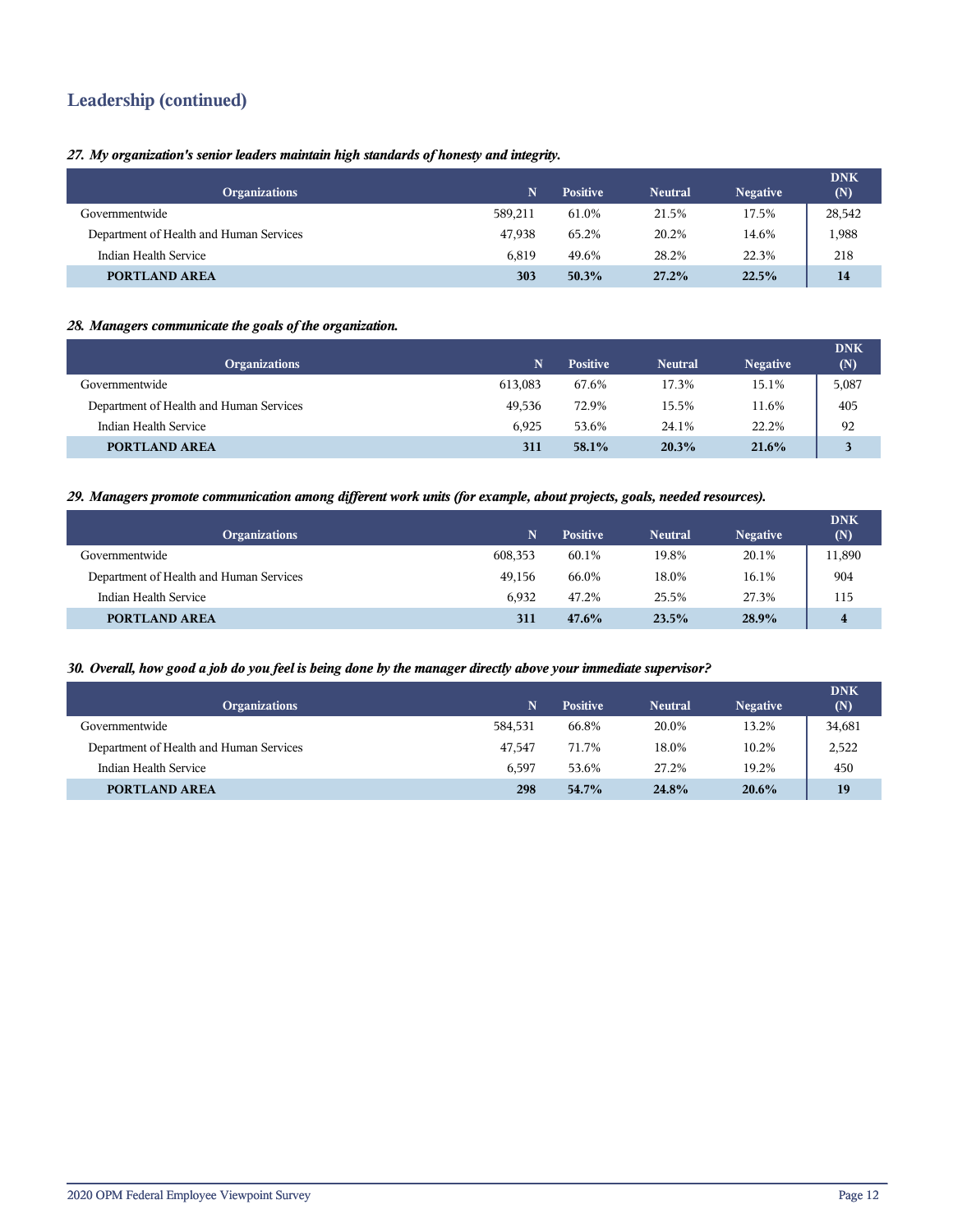# **Leadership (continued)**

# *31. I have a high level of respect for my organization's senior leaders.*

| <b>Organizations</b>                    |         | <b>Positive</b> | <b>Neutral</b> | <b>Negative</b> | <b>DNK</b><br>(N) |
|-----------------------------------------|---------|-----------------|----------------|-----------------|-------------------|
| Governmentwide                          | 610.973 | 61.8%           | 21.2%          | 17.0%           | 8,107             |
| Department of Health and Human Services | 49.475  | 68.2%           | 18.6%          | 13.1%           | 582               |
| Indian Health Service                   | 6.898   | 57.5%           | 24.9%          | 17.6%           | 145               |
| PORTLAND AREA                           | 308     | 56.5%           | 22.8%          | 20.7%           | 8                 |

# *32. Senior leaders demonstrate support for Work-Life programs.*

| <b>Organizations</b>                    | N       | <b>Positive</b> | <b>Neutral</b> | <b>Negative</b> | <b>DNK</b><br>(N) |
|-----------------------------------------|---------|-----------------|----------------|-----------------|-------------------|
| Governmentwide                          | 574.976 | 64.2%           | 22.0%          | 13.8%           | 43,872            |
| Department of Health and Human Services | 47.236  | 72.8%           | 17.8%          | 9.4%            | 2,809             |
| Indian Health Service                   | 6.300   | 47.6%           | 33.3%          | 19.1%           | 735               |
| <b>PORTLAND AREA</b>                    | 284     | 52.5%           | 32.8%          | 14.8%           | 33                |

# **My Satisfaction**

# *33. How satisfied are you with your involvement in decisions that affect your work?*

| <b>Organizations</b>                    |         | <b>Positive</b> | <b>Neutral</b> | <b>Negative</b> |
|-----------------------------------------|---------|-----------------|----------------|-----------------|
| Governmentwide                          | 615,320 | 57.9%           | 21.8%          | 20.2%           |
| Department of Health and Human Services | 49.876  | 63.1%           | 20.5%          | 16.4%           |
| Indian Health Service                   | 7.004   | 52.5%           | 27.3%          | 20.3%           |
| <b>PORTLAND AREA</b>                    | 316     | 52.7%           | 24.0%          | 23.2%           |

### *34. How satisfied are you with the information you receive from management on what's going on in your organization?*

| <b>Organizations</b>                    | N       | <b>Positive</b> | <b>Neutral</b> | <b>Negative</b> |
|-----------------------------------------|---------|-----------------|----------------|-----------------|
| Governmentwide                          | 613.053 | 57.8%           | 20.6%          | 21.6%           |
| Department of Health and Human Services | 49.702  | 64.3%           | 19.4%          | 16.3%           |
| Indian Health Service                   | 6.978   | 47.3%           | 27.3%          | 25.5%           |
| PORTLAND AREA                           | 314     | $47.3\%$        | $27.7\%$       | $25.0\%$        |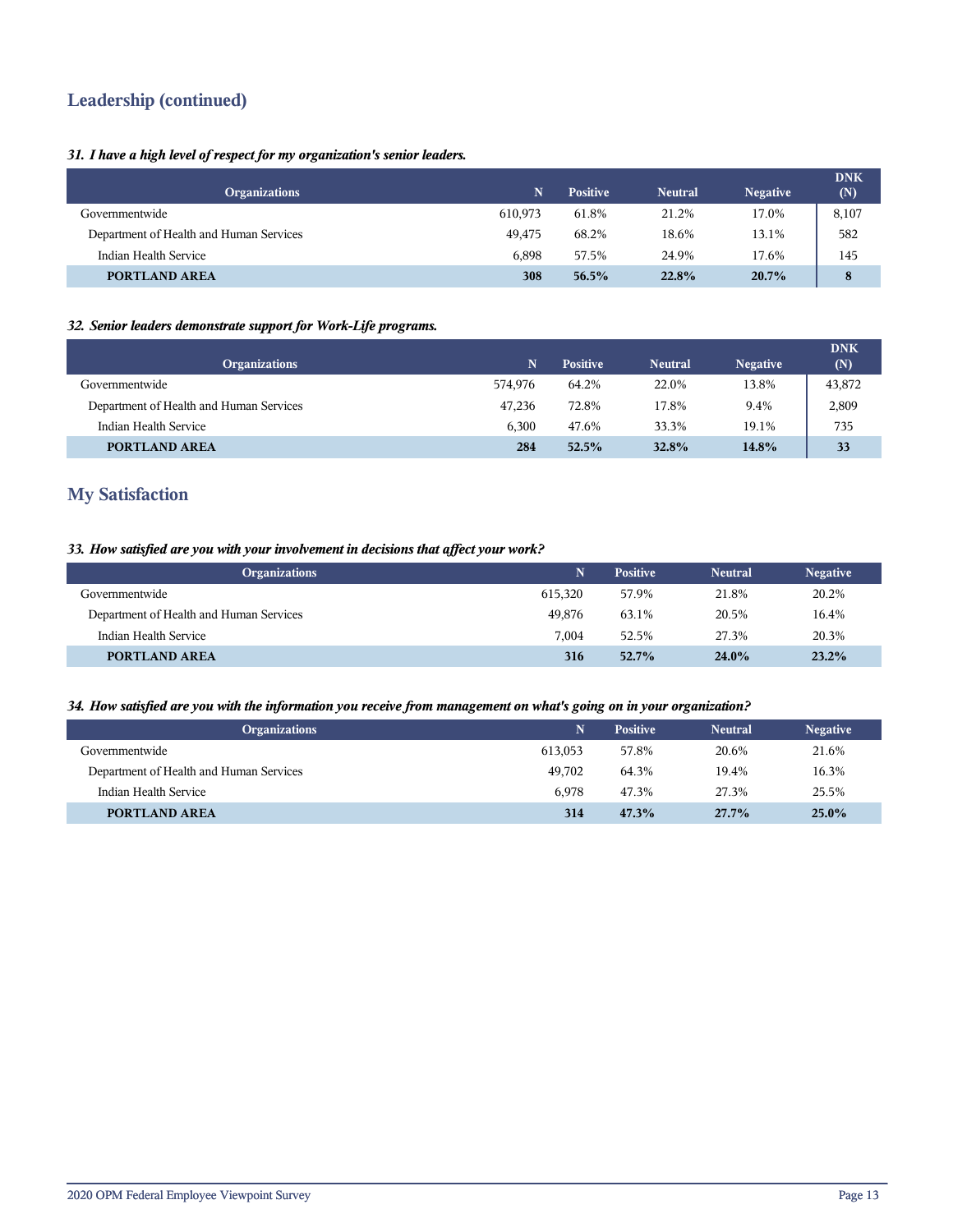# **My Satisfaction (continued)**

# *35. How satisfied are you with the recognition you receive for doing a good job?*

| <b>Organizations</b>                    | N       | <b>Positive</b> | <b>Neutral</b> | <b>Negative</b> |
|-----------------------------------------|---------|-----------------|----------------|-----------------|
| Governmentwide                          | 612.519 | 58.7%           | 21.0%          | 20.2%           |
| Department of Health and Human Services | 49.713  | 64.3%           | 19.5%          | 16.1%           |
| Indian Health Service                   | 6.971   | 45.0%           | 28.1%          | 26.9%           |
| PORTLAND AREA                           | 316     | 47.9%           | 25.8%          | 26.3%           |

# *36. Considering everything, how satisfied are you with your job?*

| <b>Organizations</b>                    |         | <b>Positive</b> | <b>Neutral</b> | <b>Negative</b> |
|-----------------------------------------|---------|-----------------|----------------|-----------------|
| Governmentwide                          | 611,647 | 71.6%           | 15.4%          | 13.0%           |
| Department of Health and Human Services | 49,653  | 76.6%           | 13.9%          | 9.5%            |
| Indian Health Service                   | 6.962   | 70.5%           | 18.5%          | 11.0%           |
| PORTLAND AREA                           | 312     | $68.5\%$        | $16.9\%$       | $14.6\%$        |

# *37. Considering everything, how satisfied are you with your pay?*

| <b>Organizations</b>                    | N       | <b>Positive</b> | <b>Neutral</b> | <b>Negative</b> |
|-----------------------------------------|---------|-----------------|----------------|-----------------|
| Governmentwide                          | 614,373 | 67.0%           | 15.0%          | 18.0%           |
| Department of Health and Human Services | 49.813  | 69.8%           | 15.1%          | 15.1%           |
| Indian Health Service                   | 6.968   | 63.9%           | 18.5%          | 17.6%           |
| PORTLAND AREA                           | 317     | 58.7%           | 17.3%          | 24.1%           |

# *38. Considering everything, how satisfied are you with your organization?*

| <b>Organizations</b>                    |         | <b>Positive</b> | <b>Neutral</b> | <b>Negative</b> |
|-----------------------------------------|---------|-----------------|----------------|-----------------|
| Governmentwide                          | 615.661 | 65.6%           | 18.9%          | 15.5%           |
| Department of Health and Human Services | 49.886  | 72.6%           | 16.7%          | 10.7%           |
| Indian Health Service                   | 7.008   | 60.4%           | 24.9%          | 14.7%           |
| PORTLAND AREA                           | 317     | 61.8%           | 19.9%          | 18.4%           |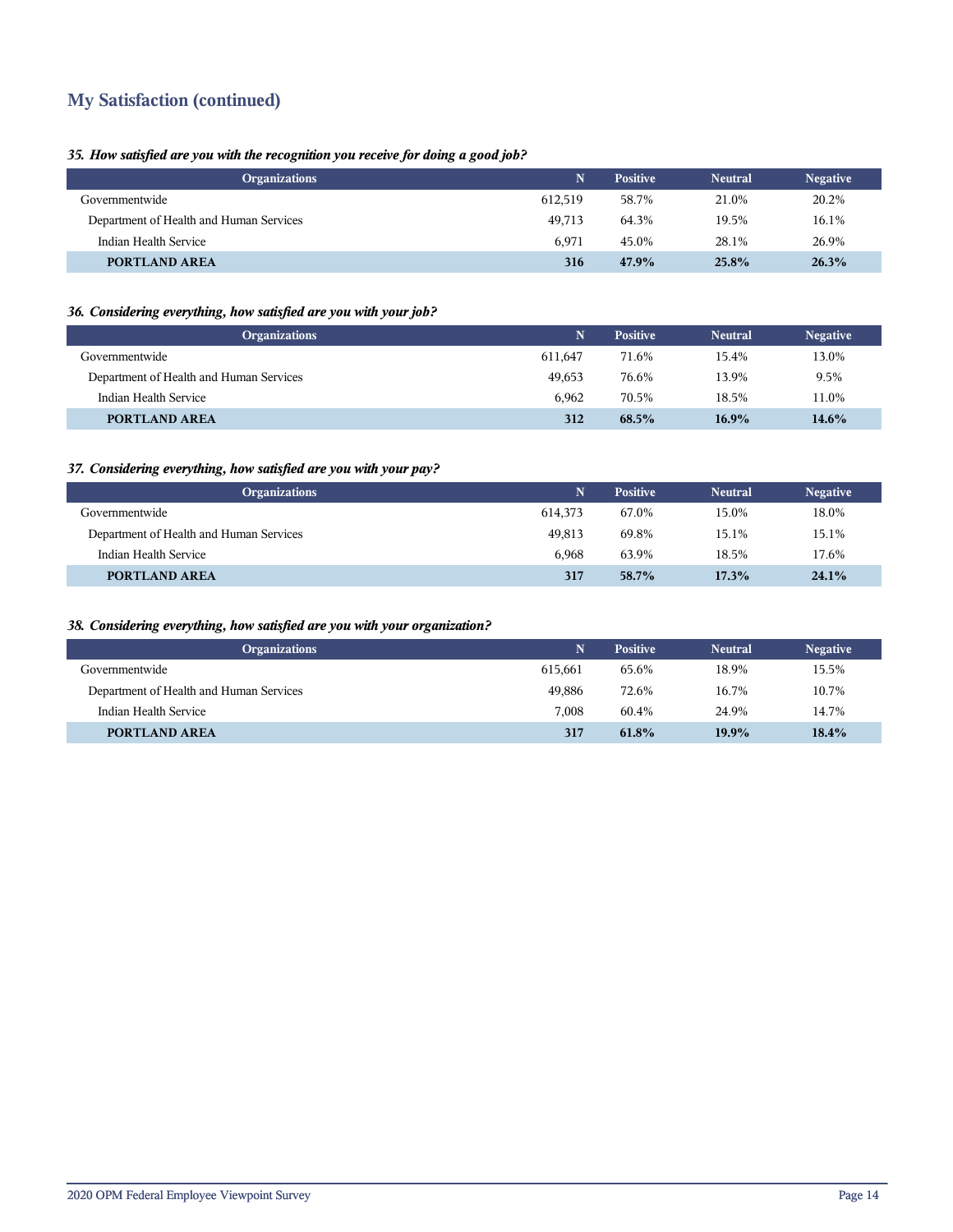# **Telework**

# *40A. Please select the response that BEST describes your teleworking schedule (1) BEFORE the COVID-19 pandemic.*

|                                         |         | <b>Telework</b>                    |                          |                        |                                             |                          |  |
|-----------------------------------------|---------|------------------------------------|--------------------------|------------------------|---------------------------------------------|--------------------------|--|
| <b>Organizations</b>                    | N.      | <b>Every</b><br>Work<br><b>Day</b> | 3-4 Days<br>Per:<br>Week | $1-2$ Days<br>Per Week | <b>Only 1-2</b><br>Days Per<br><b>Month</b> | <b>Very Infrequently</b> |  |
| Governmentwide                          | 606.230 | 3.2%                               | 5.3%                     | 15.5%                  | 5.0%                                        | 12.8%                    |  |
| Department of Health and Human Services | 49.449  | 4.8%                               | 8.8%                     | 37.4%                  | 5.7%                                        | 11.6%                    |  |
| Indian Health Service                   | 6,817   | 3.2%                               | 1.2%                     | 2.5%                   | 0.5%                                        | 3.1%                     |  |
| <b>PORTLAND AREA</b>                    | 308     | 3.2%                               | 1.7%                     | $4.0\%$                | $0.0\%$                                     | $3.4\%$                  |  |

# *40A. Please select the response that BEST describes your teleworking schedule (1) BEFORE the COVID-19 pandemic. (continued)*

|                                         |         | Do Not Telework                                |                                   |                                    |                                         |  |  |
|-----------------------------------------|---------|------------------------------------------------|-----------------------------------|------------------------------------|-----------------------------------------|--|--|
| <b>Organizations</b>                    | 'N.     | <b>Must Be</b><br>Physically<br><b>Present</b> | <b>Technical</b><br><b>Issues</b> | <b>Not Approved</b><br>to Telework | <b>Choose Not to</b><br><b>Telework</b> |  |  |
| Governmentwide                          | 606.230 | 23.7%                                          | 3.4%                              | 19.1%                              | 11.8%                                   |  |  |
| Department of Health and Human Services | 49,449  | 13.1%                                          | 1.7%                              | 7.6%                               | 9.3%                                    |  |  |
| Indian Health Service                   | 6,817   | 48.8%                                          | 5.8%                              | 22.0%                              | 12.9%                                   |  |  |
| PORTLAND AREA                           | 308     | 48.6%                                          | 4.8%                              | 21.6%                              | 12.7%                                   |  |  |

### *40B. Please select the response that BEST describes your teleworking schedule (2) DURING the PEAK of the pandemic.*

|                                         |         | <b>Telework</b>            |                         |                                  |                                        |                          |  |
|-----------------------------------------|---------|----------------------------|-------------------------|----------------------------------|----------------------------------------|--------------------------|--|
| <b>Organizations</b>                    |         | <b>Every</b><br>N Work Day | 3-4 Days<br>Per<br>Week | $1-2$ Days<br>Per<br><b>Week</b> | Only $1-2$<br>Days Per<br><b>Month</b> | <b>Very Infrequently</b> |  |
| Governmentwide                          | 608,111 | 59.0%                      | 9.5%                    | 5.2%                             | 1.0%                                   | 3.3%                     |  |
| Department of Health and Human Services | 49.362  | 75.3%                      | 4.8%                    | 2.5%                             | 0.5%                                   | 1.7%                     |  |
| Indian Health Service                   | 6.855   | 18.3%                      | 4.8%                    | 3.3%                             | 1.0%                                   | 4.0%                     |  |
| PORTLAND AREA                           | 313     | $29.0\%$                   | $3.4\%$                 | 1.1%                             | $0.0\%$                                | 1.7%                     |  |

# *40B. Please select the response that BEST describes your teleworking schedule (2) DURING the PEAK of the pandemic. (continued)*

|                                         |         | Do Not Telework                         |                                         |       |      |  |  |
|-----------------------------------------|---------|-----------------------------------------|-----------------------------------------|-------|------|--|--|
| <b>Organizations</b>                    | N       | Must Be<br>Physically<br><b>Present</b> | <b>Choose Not to</b><br><b>Telework</b> |       |      |  |  |
| Governmentwide                          | 608,111 | 16.0%                                   | 1.6%                                    | 2.2%  | 2.2% |  |  |
| Department of Health and Human Services | 49,362  | 9.7%                                    | 1.3%                                    | 2.2%  | 2.0% |  |  |
| Indian Health Service                   | 6.855   | 43.6%                                   | 5.9%                                    | 10.6% | 8.6% |  |  |
| PORTLAND AREA                           | 313     | 44.8%                                   | $4.0\%$                                 | 6.4%  | 9.6% |  |  |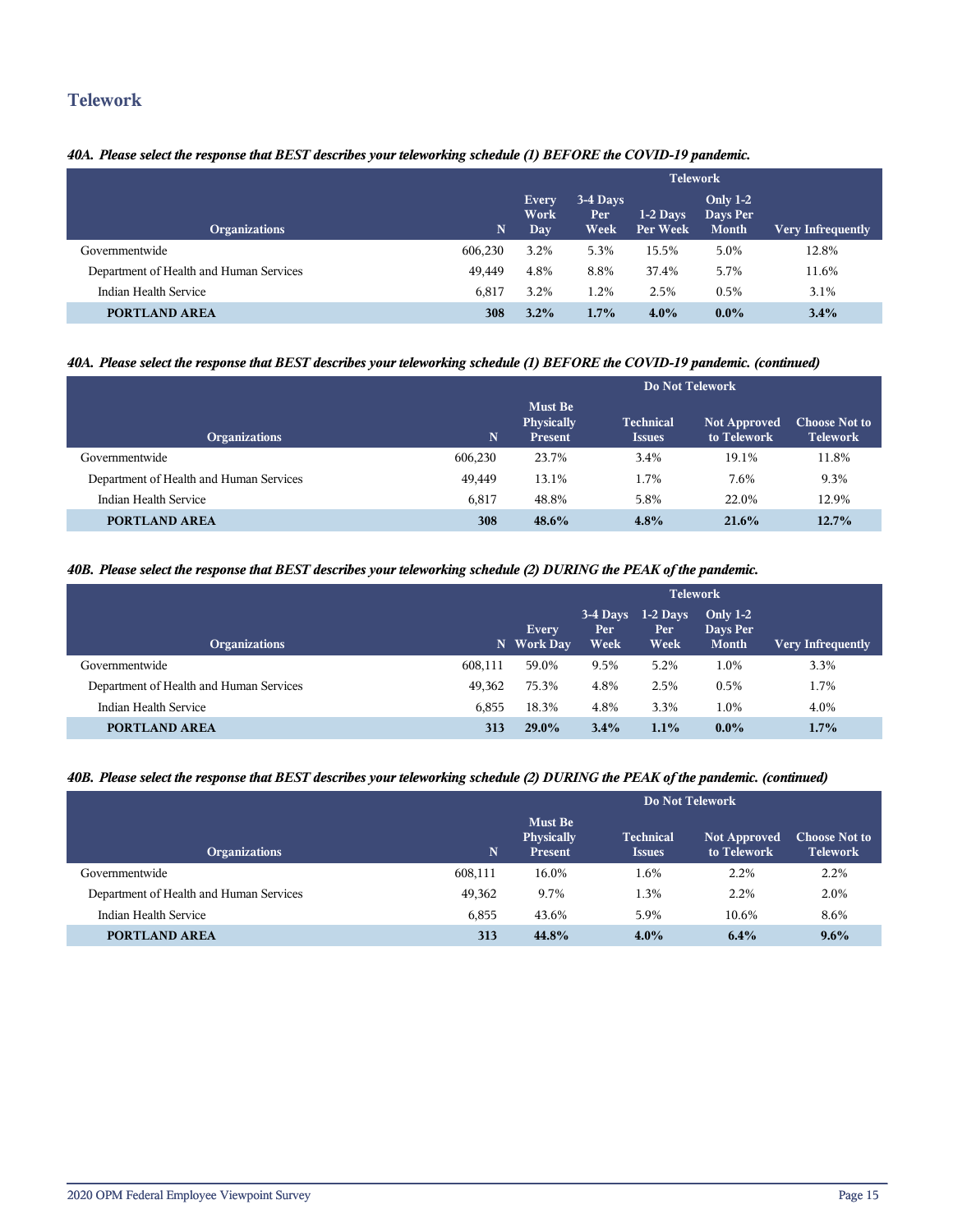# **Telework (continued)**

# *40C. Please select the response that BEST describes your teleworking schedule (3) AS OF the date you responded to this survey.*

|                                         |         | <b>Telework</b>              |          |                            |                                             |                          |
|-----------------------------------------|---------|------------------------------|----------|----------------------------|---------------------------------------------|--------------------------|
| <b>Organizations</b>                    |         | Every<br>N Work Day Per Week | 3-4 Days | $1-2$ Days<br>Per:<br>Week | <b>Only 1-2</b><br>Days Per<br><b>Month</b> | <b>Very Infrequently</b> |
| Governmentwide                          | 604.562 | 47.3%                        | 11.6%    | 8.0%                       | 1.7%                                        | 3.9%                     |
| Department of Health and Human Services | 49.303  | 69.8%                        | 7.3%     | 4.1%                       | 0.8%                                        | 1.8%                     |
| Indian Health Service                   | 6.783   | 15.6%                        | 4.4%     | 3.4%                       | 1.0%                                        | 3.3%                     |
| PORTLAND AREA                           | 307     | 26.4%                        | 2.3%     | 2.1%                       | $0.0\%$                                     | 2.1%                     |

### *40C. Please select the response that BEST describes your teleworking schedule (3) AS OF the date you responded to this survey. (continued)*

|                                         |         | Do Not Telework                                |                                   |                                    |                                         |  |  |
|-----------------------------------------|---------|------------------------------------------------|-----------------------------------|------------------------------------|-----------------------------------------|--|--|
| <b>Organizations</b>                    | N.      | <b>Must Be</b><br>Physically<br><b>Present</b> | <b>Technical</b><br><b>Issues</b> | <b>Not Approved</b><br>to Telework | <b>Choose Not to</b><br><b>Telework</b> |  |  |
| Governmentwide                          | 604.562 | 18.3%                                          | 1.7%                              | 3.9%                               | 3.5%                                    |  |  |
| Department of Health and Human Services | 49,303  | 10.3%                                          | 1.3%                              | 2.2%                               | 2.4%                                    |  |  |
| Indian Health Service                   | 6.783   | 45.5%                                          | 5.7%                              | 11.0%                              | 10.0%                                   |  |  |
| <b>PORTLAND AREA</b>                    | 307     | 45.7%                                          | 4.1%                              | 5.8%                               | 11.5%                                   |  |  |

# **Work-Life**

# *58. How satisfied are you with the Telework program in your agency?*

| <b>Organizations</b>                    | N       | <b>Positive</b> | <b>Neutral</b> | <b>Negative</b> | <b>Choose Not to</b><br>Participate<br>(N) | <b>Not</b><br>Available to<br>Me<br>(N) | Unaware of<br>Program<br>(N) |
|-----------------------------------------|---------|-----------------|----------------|-----------------|--------------------------------------------|-----------------------------------------|------------------------------|
| Governmentwide                          | 512.728 | 78.4%           | 11.5%          | 10.1%           | 9,996                                      | 70,318                                  | 5,155                        |
| Department of Health and Human Services | 44,721  | 87.7%           | 7.1%           | 5.2%            | 678                                        | 3,281                                   | 319                          |
| Indian Health Service                   | 3.309   | 60.8%           | 25.6%          | 13.6%           | 396                                        | 2.764                                   | 267                          |
| PORTLAND AREA                           | 169     | 53.4%           | 28.4%          | 18.1%           | 24                                         | 111                                     | 8                            |

## *59. Which of the following Work-Life programs have you participated in or used at your agency within the last 12 months? (Mark all that apply)*

| <b>Organizations</b>                    | N       | <b>Alternative</b><br>Work<br><b>Schedules</b> | <b>Health and</b><br><b>Wellness</b><br><b>Programs</b> | <b>Employee</b><br><b>Assistance</b><br>Program - EAP | <b>Child Care</b><br><b>Programs</b> | Elder Care<br><b>Programs</b> | <b>None</b><br><b>Listed</b> |
|-----------------------------------------|---------|------------------------------------------------|---------------------------------------------------------|-------------------------------------------------------|--------------------------------------|-------------------------------|------------------------------|
| Governmentwide                          | 594.723 | 48.8%                                          | 18.9%                                                   | 5.6%                                                  | 2.8%                                 | 0.5%                          | 41.6%                        |
| Department of Health and Human Services | 48.694  | 40.9%                                          | 30.4%                                                   | 7.1%                                                  | 3.5%                                 | 1.2%                          | 40.3%                        |
| Indian Health Service                   | 6.700   | 26.8%                                          | 29.5%                                                   | 5.3%                                                  | 0.8%                                 | 0.5%                          | 52.0%                        |
| PORTLAND AREA                           | 308     | 28.9%                                          | $43.0\%$                                                | 5.5%                                                  | $1.0\%$                              | $0.5\%$                       | 42.9%                        |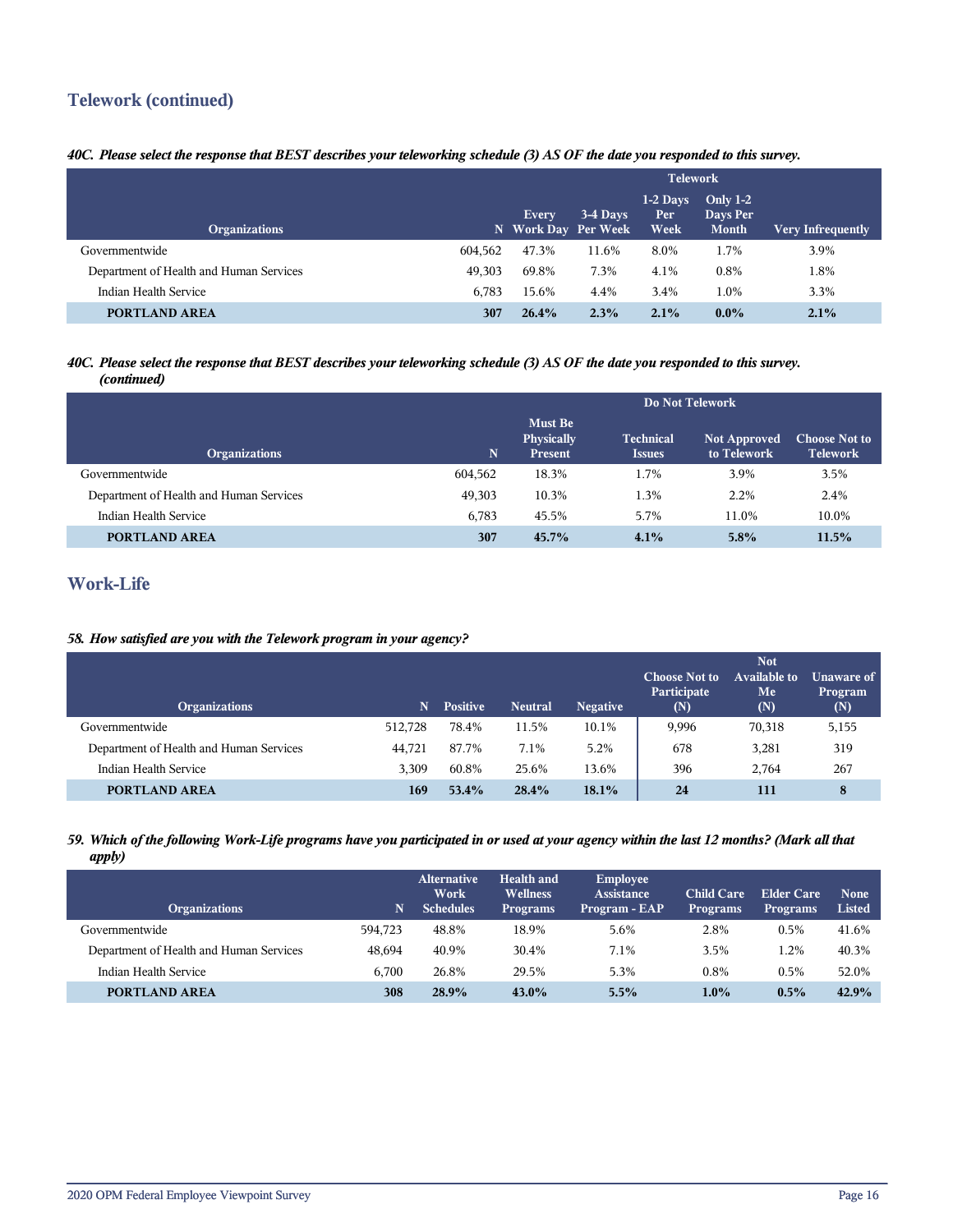# **Work-Life (continued)**

*60. How satisfied are you with the following Work-Life programs in your agency? Alternative Work Schedules (for example, compressed work schedule, flexible work schedule)*

| <b>Organizations</b>                    | N       | <b>Positive</b> | <b>Neutral</b> | <b>Negative</b> | <b>Choose Not to</b><br>Participate<br>(N) | <b>Not</b><br><b>Available to</b><br>Me<br>(N) | Unaware of<br><b>Programs</b><br>(N) |
|-----------------------------------------|---------|-----------------|----------------|-----------------|--------------------------------------------|------------------------------------------------|--------------------------------------|
| Governmentwide                          | 420,768 | 82.5%           | 12.1%          | 5.4%            | 92,389                                     | 67,807                                         | 14,558                               |
| Department of Health and Human Services | 30.784  | 83.8%           | 12.1%          | 4.1%            | 11,534                                     | 5,095                                          | 1,326                                |
| Indian Health Service                   | 3.562   | 63.6%           | 25.6%          | 10.8%           | 608                                        | 2,066                                          | 468                                  |
| <b>PORTLAND AREA</b>                    | 165     | 58.3%           | 29.2%          | 12.5%           | 37                                         | 93                                             | 17                                   |

*61. How satisfied are you with the following Work-Life programs in your agency? Health and Wellness Programs (for example, onsite exercise, flu vaccination, medical screening, CPR training, health and wellness fair)*

| <b>Organizations</b>                    | N.      | <b>Positive</b> | <b>Neutral</b> | <b>Negative</b> | <b>Choose Not to</b><br>Participate<br>(N) | <b>Not</b><br>Available to<br>Me<br>(N) | <b>Unaware of</b><br><b>Programs</b><br>(N) |
|-----------------------------------------|---------|-----------------|----------------|-----------------|--------------------------------------------|-----------------------------------------|---------------------------------------------|
| Governmentwide                          | 366.652 | 63.8%           | 27.1%          | 9.1%            | 125,421                                    | 54,613                                  | 44,877                                      |
| Department of Health and Human Services | 35,765  | 80.4%           | 16.1%          | 3.4%            | 9,437                                      | 1,684                                   | 1,539                                       |
| Indian Health Service                   | 5.399   | 68.3%           | 25.0%          | 6.7%            | 399                                        | 500                                     | 359                                         |
| PORTLAND AREA                           | 258     | 73.5%           | 22.0%          | 4.5%            | 21                                         | 17                                      | 14                                          |

*62. How satisfied are you with the following Work-Life programs in your agency? Employee Assistance Program - EAP (for example, short-term counseling, referral services, legal services, education services)*

| <b>Organizations</b>                    | N       | <b>Positive</b> | <b>Neutral</b> | <b>Negative</b> | <b>Choose Not to</b><br>Participate<br>(N) | <b>Not</b><br>Available to<br>Me<br>(N) | Unaware of<br><b>Programs</b><br>(N) |
|-----------------------------------------|---------|-----------------|----------------|-----------------|--------------------------------------------|-----------------------------------------|--------------------------------------|
| Governmentwide                          | 270.883 | 51.1%           | 42.7%          | 6.3%            | 266,695                                    | 13,796                                  | 42,632                               |
| Department of Health and Human Services | 21,027  | 58.5%           | 36.6%          | 4.9%            | 23,962                                     | 711                                     | 2,846                                |
| Indian Health Service                   | 3.645   | 45.2%           | 47.7%          | 7.1%            | 2.004                                      | 346                                     | 708                                  |
| PORTLAND AREA                           | 157     | $45.8\%$        | 46.5%          | $7.7\%$         | 124                                        | 15                                      | 15                                   |

*63. How satisfied are you with the following Work-Life programs in your agency? Child Care Programs (for example, child care center, parenting classes and support groups, back-up care, subsidy, flexible spending account)*

| <b>Organizations</b>                    | N       | <b>Positive</b> | <b>Neutral</b> | <b>Negative</b> | <b>Choose Not to</b><br>Participate<br>(N) | <b>Not</b><br><b>Available to</b><br>Me<br>(N) | Unaware of<br><b>Programs</b><br>(N) |
|-----------------------------------------|---------|-----------------|----------------|-----------------|--------------------------------------------|------------------------------------------------|--------------------------------------|
| Governmentwide                          | 174.140 | 36.9%           | 55.6%          | 7.5%            | 300,375                                    | 55,448                                         | 63,609                               |
| Department of Health and Human Services | 13.821  | 46.2%           | 47.8%          | 5.9%            | 27,328                                     | 3,402                                          | 3,934                                |
| Indian Health Service                   | 2.057   | 28.1%           | 61.8%          | 10.1%           | 1.813                                      | 1,430                                          | 1,396                                |
| PORTLAND AREA                           | 97      | 27.6%           | 60.2%          | 12.2%           | 97                                         | 66                                             | 52                                   |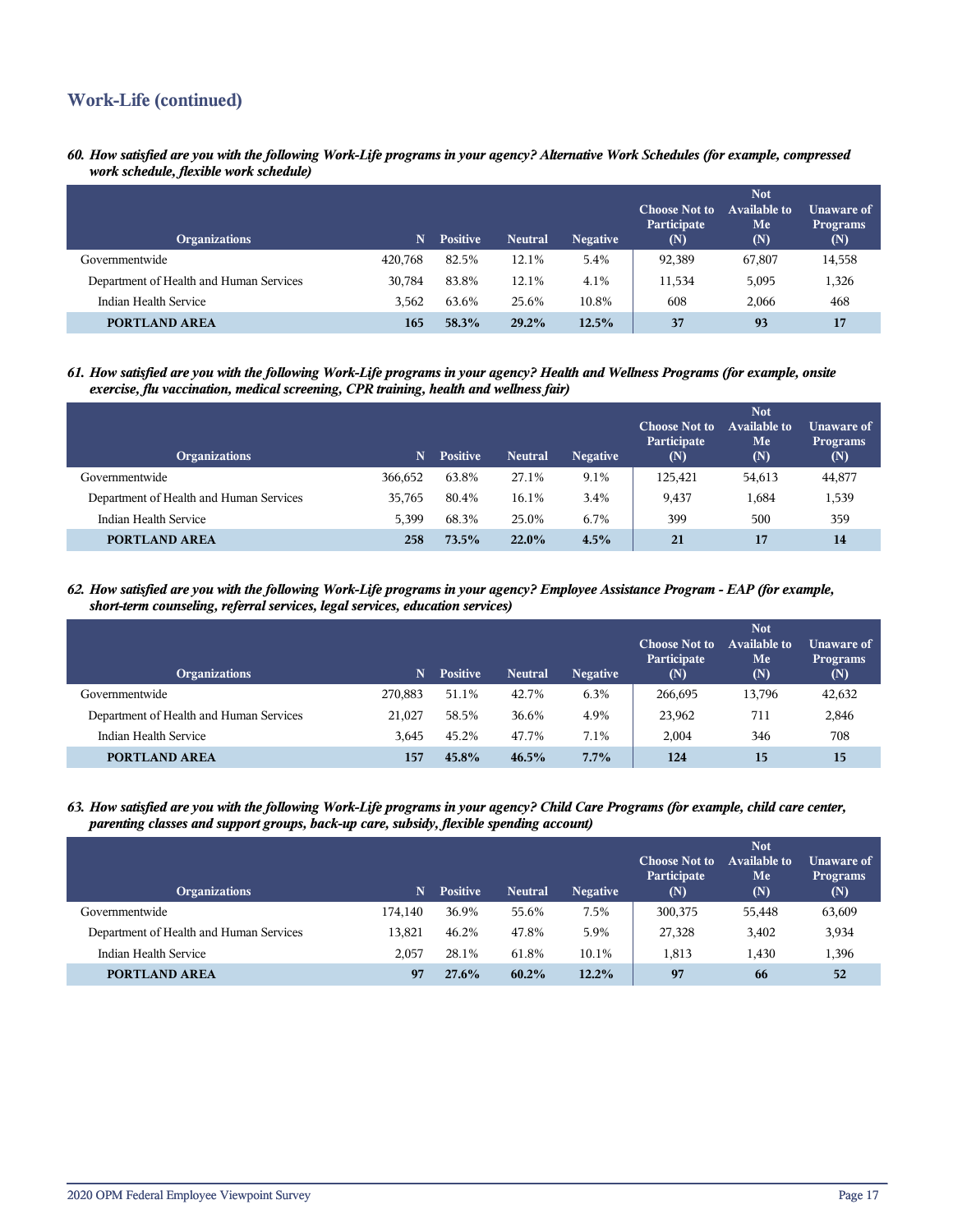# **Work-Life (continued)**

*64. How satisfied are you with the following Work-Life programs in your agency? Elder Care Programs (for example, elder/adult care, support groups, resources)*

| <b>Organizations</b>                    | N       | <b>Positive</b> | <b>Neutral</b> | <b>Negative</b> | <b>Choose Not to</b><br>Participate<br>(N) | <b>Not</b><br>Available to<br>Me<br>(N) | Unaware of<br><b>Programs</b><br>(N) |
|-----------------------------------------|---------|-----------------|----------------|-----------------|--------------------------------------------|-----------------------------------------|--------------------------------------|
| Governmentwide                          | 140.850 | 28.5%           | 66.2%          | 5.3%            | 298,503                                    | 49,768                                  | 101,189                              |
| Department of Health and Human Services | 11.116  | 38.8%           | 57.2%          | 4.0%            | 27,995                                     | 2,909                                   | 6,319                                |
| Indian Health Service                   | 1.956   | 26.6%           | 64.6%          | 8.8%            | 1,761                                      | 1,290                                   | 1,659                                |
| PORTLAND AREA                           | 92      | 24.2%           | 64.7%          | $11.1\%$        | 100                                        | 55                                      | 64                                   |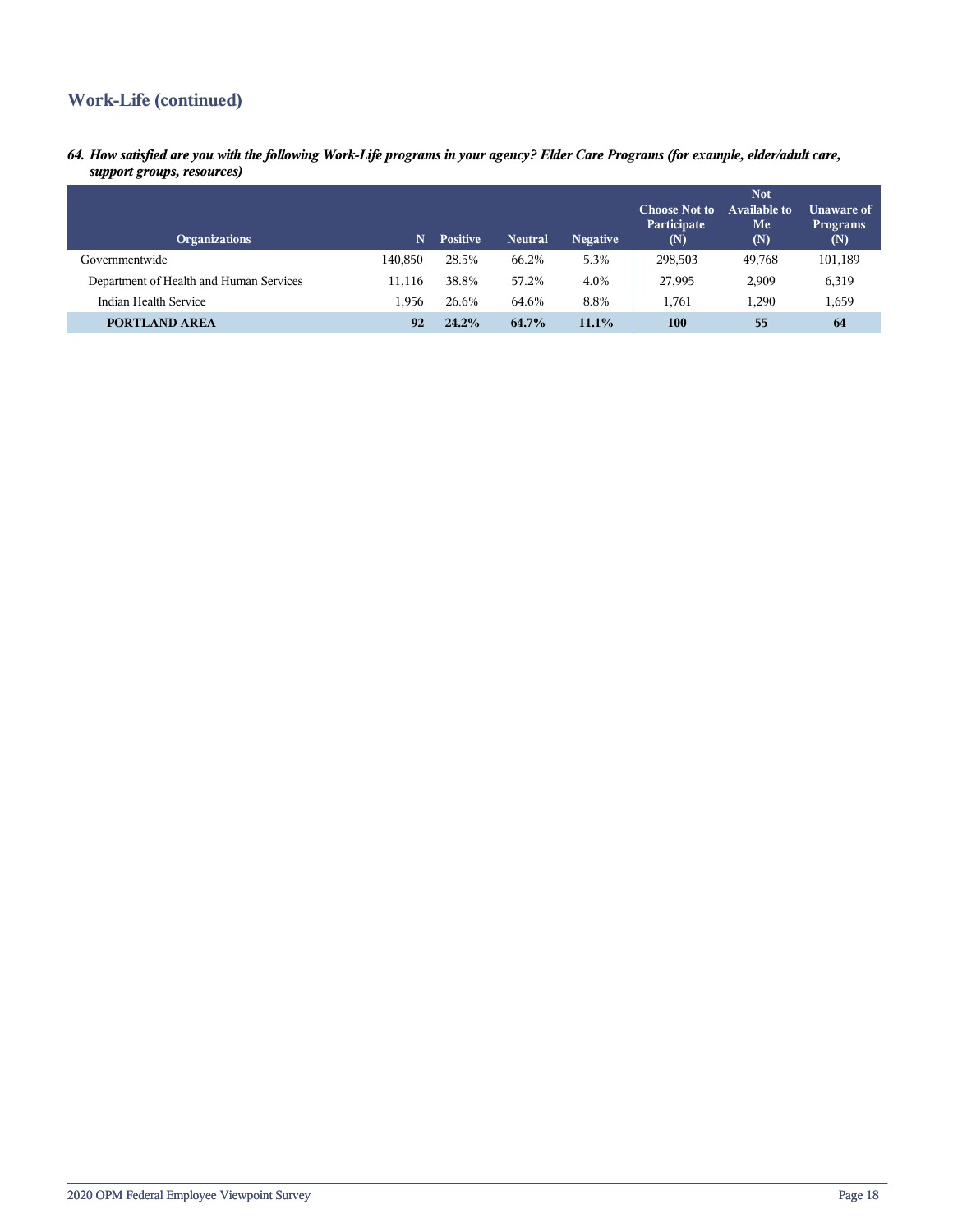# **My Employment Demographics**

# *Where do you work?*

| Response                                           | $\frac{0}{2}$ |
|----------------------------------------------------|---------------|
| Headquarters                                       | 4.7%          |
| Field                                              | 87.0%         |
| Full-time telework (e.g., home office, telecenter) | 8.3%          |

# *What is your supervisory status?*

| <b>Response</b> | $\frac{0}{0}$ |
|-----------------|---------------|
| Senior Leader   | 2.6%          |
| Manager         | 8.5%          |
| Supervisor      | 16.9%         |
| Team Leader     | 5.9%          |
| Non-Supervisor  | 66.1%         |
|                 |               |

# *What is your pay category/grade?*

| <b>Response</b>                                      | $\frac{0}{0}$ |
|------------------------------------------------------|---------------|
| Federal Wage System                                  | 5.2%          |
| GS 1-6                                               | 33.3%         |
| GS 7-12                                              | 40.2%         |
| GS 13-15                                             | 11.1%         |
| Senior Executive Service                             | 0.3%          |
| Senior Level (SL) or Scientific or Professional (ST) | $0.0\%$       |
| Other                                                | 9.8%          |

# *What is your US military service status?*

| <b>Response</b>                         | $\sqrt{6}$ |
|-----------------------------------------|------------|
| No Prior Military Service               | 85.5%      |
| Currently in National Guard or Reserves | 1.0%       |
| Retired                                 | 2.3%       |
| Separated or Discharged                 | 11.2%      |

Note: Percentages for demographic questions are unweighted.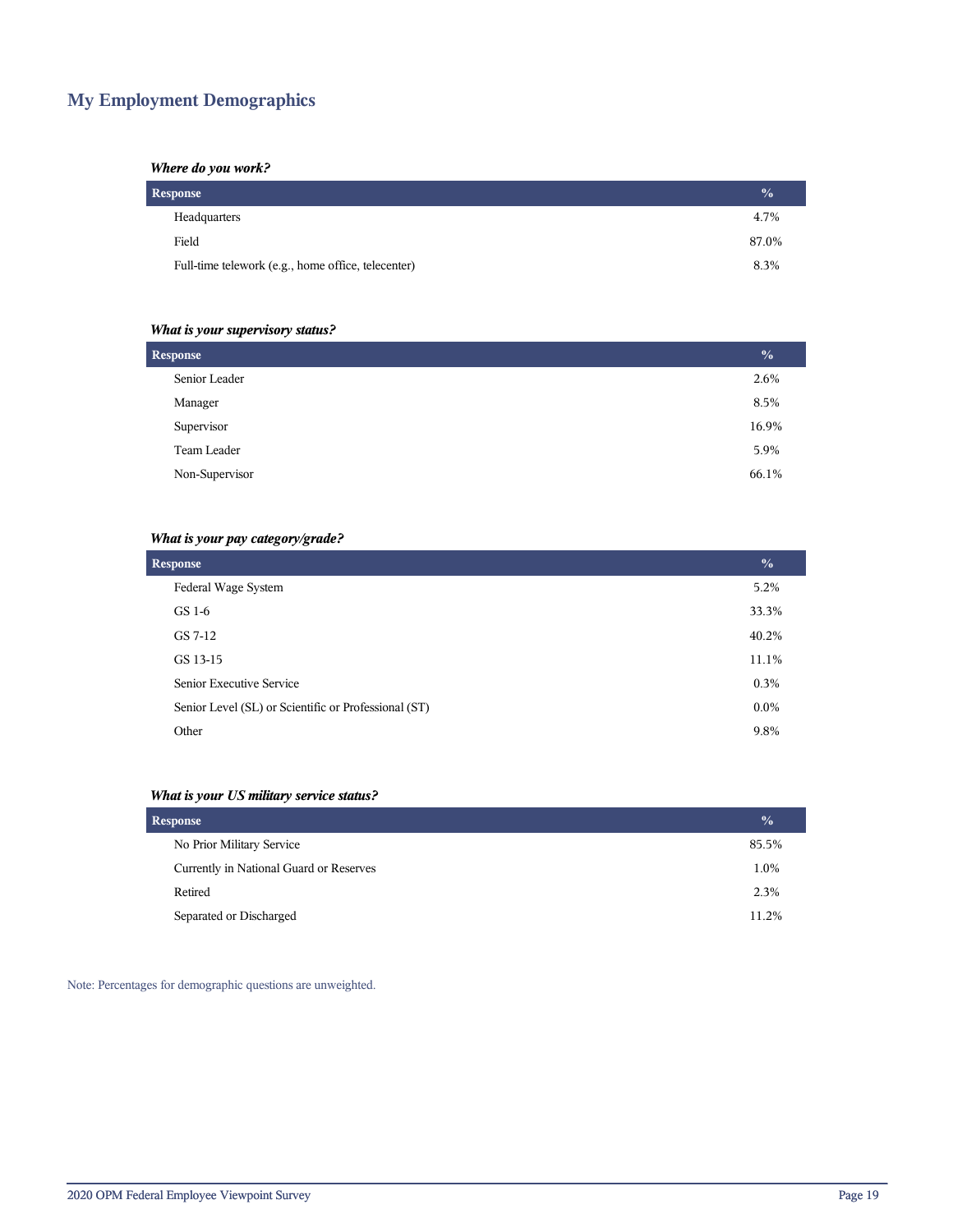# **My Employment Demographics (continued)**

### *Are you:*

| <b>Response</b> |                                                                                                                                              | $\frac{0}{0}$ |
|-----------------|----------------------------------------------------------------------------------------------------------------------------------------------|---------------|
|                 | The spouse of a current active duty service member of the U.S. Armed Forces                                                                  | $0.3\%$       |
|                 | The spouse of a service member who retired or separated from active duty in the U.S. Armed Forces with a<br>disability rating of 100 percent | 1.3%          |
|                 | The widow(er) of a service member killed while on active duty in the U.S. Armed Forces                                                       | $0.0\%$       |
|                 | None of the categories listed                                                                                                                | 98.3%         |

### *Have you been hired under the Military Spouse Non-Competitive Hiring Authority?*

| Response |                                                                                                                 |  |       |  |   | $\frac{0}{0}$ |
|----------|-----------------------------------------------------------------------------------------------------------------|--|-------|--|---|---------------|
| Yes      |                                                                                                                 |  |       |  |   | $0.0\%$       |
| No       |                                                                                                                 |  |       |  |   | 100.0%        |
|          | the contract of the contract of the contract of the contract of the contract of the contract of the contract of |  | $  -$ |  | . |               |

*Note: If the response to the previous question on if you are a military spouse was "None of the categories listed," this item was skipped.*

### *How long have you been with the Federal Government (excluding military service)?*

| <b>Response</b>    | $\frac{0}{0}$ |
|--------------------|---------------|
| Less than 1 year   | 0.7%          |
| 1 to 3 years       | 17.0%         |
| 4 to 5 years       | 10.1%         |
| 6 to 10 years      | 20.6%         |
| 11 to 14 years     | 13.4%         |
| 15 to 20 years     | 16.0%         |
| More than 20 years | 22.2%         |

## *How long have you been with your current agency (for example, Department of Justice, Environmental Protection Agency)?*

| <b>Response</b>    | $\frac{0}{0}$ |
|--------------------|---------------|
| Less than 1 year   | 2.0%          |
| 1 to 3 years       | 19.9%         |
| 4 to 5 years       | 13.0%         |
| 6 to 10 years      | 20.8%         |
| 11 to 14 years     | 14.7%         |
| 15 to 20 years     | 10.7%         |
| More than 20 years | 18.9%         |

Note: Percentages for demographic questions are unweighted.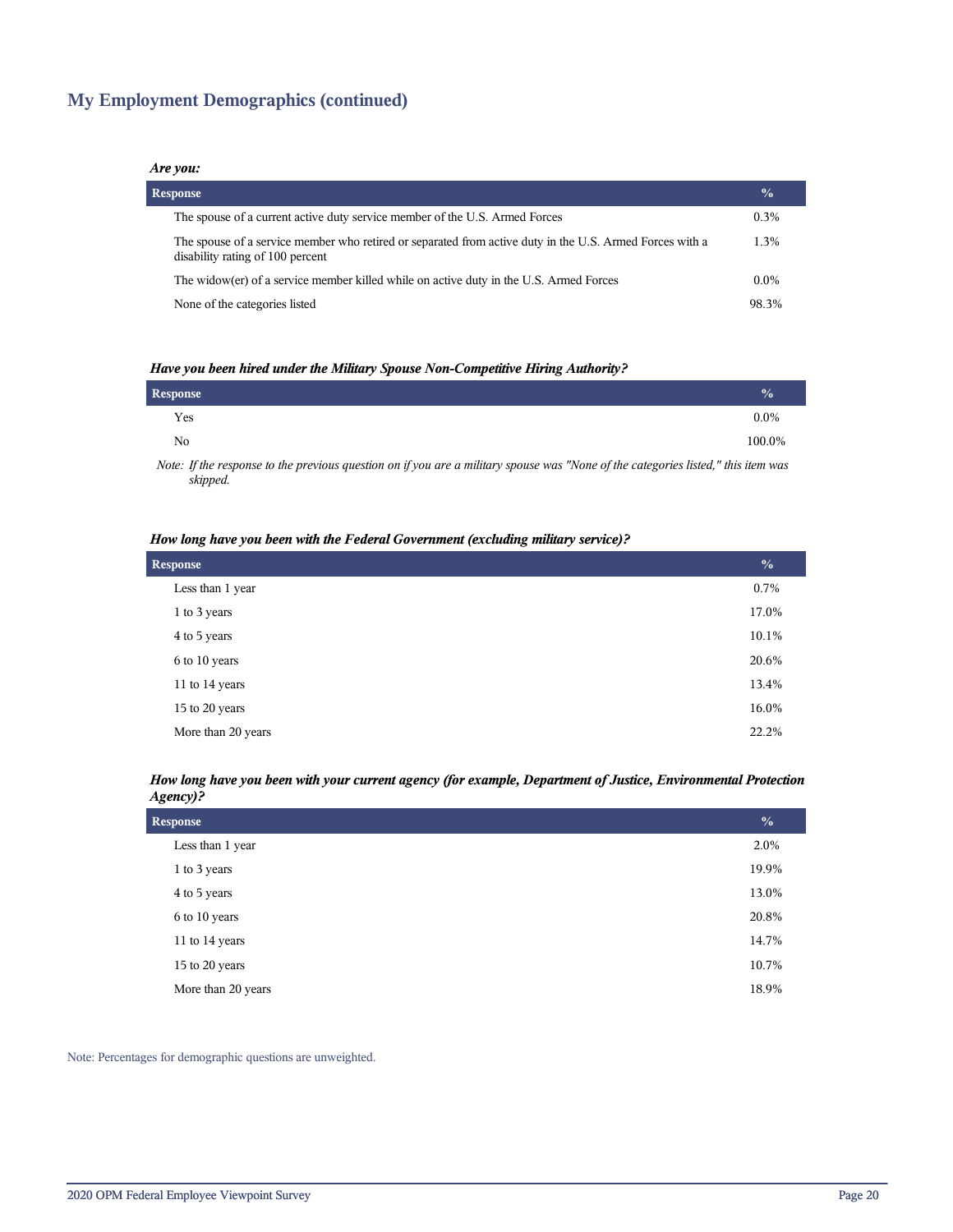# **My Employment Demographics (continued)**

### *Are you considering leaving your organization within the next year, and if so, why?*

| <b>Response</b>                                         | <b>Before the</b><br>COVID-19<br>pandemic<br>$\frac{0}{0}$ | Today<br>$\frac{0}{0}$ |
|---------------------------------------------------------|------------------------------------------------------------|------------------------|
| No.                                                     | 77.6%                                                      | 68.2%                  |
| Yes, to retire                                          | 5.3%                                                       | 6.1%                   |
| Yes, to take another job within the Federal Government  | 10.9%                                                      | 13.2%                  |
| Yes, to take another job outside the Federal Government | 2.6%                                                       | 5.1%                   |
| Yes, other                                              | 3.6%                                                       | 7.4%                   |

### *Has your intention to leave your organization within the next year changed because of the COVID-19 pandemic?*

| Response | $\frac{0}{0}$ |  |
|----------|---------------|--|
| Yes      | 40.0%         |  |
| No       | 60.0%         |  |

*Note: If the response to your considering leaving your organization did not differ between "Before the COVID-19 Pandemic" and "Today," this item was skipped.*

### *I am planning to retire:*

| <b>Response</b>   | <b>Before the</b><br>COVID-19<br>pandemic<br>$\frac{0}{0}$ | Today<br>$\frac{0}{0}$ |
|-------------------|------------------------------------------------------------|------------------------|
| Less than 1 year  | 2.4%                                                       | 2.0%                   |
| 1 year            | 1.7%                                                       | 3.7%                   |
| 2 years           | 3.1%                                                       | 3.7%                   |
| 3 years           | 3.4%                                                       | 5.1%                   |
| 4 years           | 4.4%                                                       | 3.0%                   |
| 5 years           | 8.1%                                                       | 7.8%                   |
| More than 5 years | 76.9%                                                      | 74.7%                  |
|                   |                                                            |                        |

### *Has your retirement plan changed because of the COVID-19 pandemic?*

| Response     |  |  |  |  |                                                                                                                                                           |  | $\frac{0}{2}$ |
|--------------|--|--|--|--|-----------------------------------------------------------------------------------------------------------------------------------------------------------|--|---------------|
| Yes          |  |  |  |  |                                                                                                                                                           |  | 43.2%         |
| No           |  |  |  |  |                                                                                                                                                           |  | 56.8%         |
| $\mathbf{v}$ |  |  |  |  | $\mathcal{L}$ , and $\mathcal{L}$ , and $\mathcal{L}$ , and $\mathcal{L}$ , and $\mathcal{L}$ , and $\mathcal{L}$ , and $\mathcal{L}$ , and $\mathcal{L}$ |  |               |

*Note: If the response to your retirement plans did not differ between "Before the COVID-19 Pandemic" and "Today," this item was skipped.*

Note: Percentages for demographic questions are unweighted.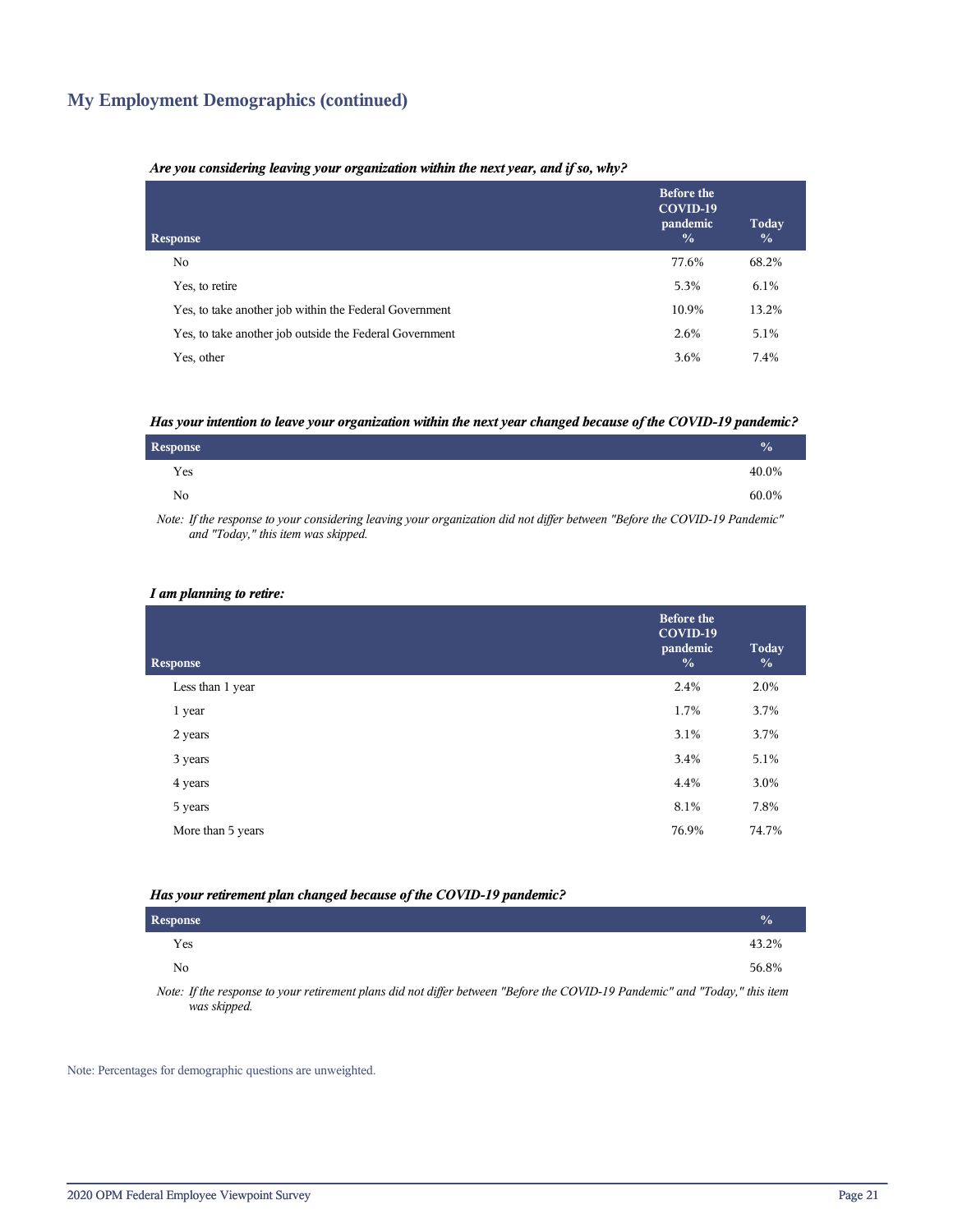# **My Personal Demographics**

| Are you of Hispanic, Latino, or Spanish origin? |  |  |
|-------------------------------------------------|--|--|
|                                                 |  |  |

| Response | $\frac{0}{0}$ |
|----------|---------------|
| Yes      | 8.2%          |
| No       | 91.8%         |

### *Please select the racial category or categories with which you most closely identify.*

| Response                                                                                          | $\frac{1}{2}$ |
|---------------------------------------------------------------------------------------------------|---------------|
| White                                                                                             | --            |
| <b>Black or African American</b>                                                                  | --            |
| All other races                                                                                   | --            |
| Note: All results are suppressed when any single demographic category has fewer than 4 responses. |               |

# *What is your age group?*

| <b>Response</b>    | $\frac{0}{0}$ |
|--------------------|---------------|
| 29 years and under | 5.3%          |
| 30-39 years old    | 20.9%         |
| 40-49 years old    | 28.8%         |
| 50-59 years old    | 28.8%         |
| 60 years or older  | 16.2%         |

# *What is the highest degree or level of education you have completed?*

| <b>Response</b>                                 | $\frac{0}{0}$ |
|-------------------------------------------------|---------------|
| Less than High School/ High School Diploma/ GED | 10.8%         |
| Certification/Some College/Associate's Degree   | 44.9%         |
| Bachelor's Degree                               | 18.7%         |
| Advanced Degrees (Post Bachelor's Degree)       | 25.6%         |

Note: Percentages for demographic questions are unweighted. For confidentiality reasons, percentages for the 'My Personal Demographics' questions may be suppressed. Any suppressed percentages are noted.